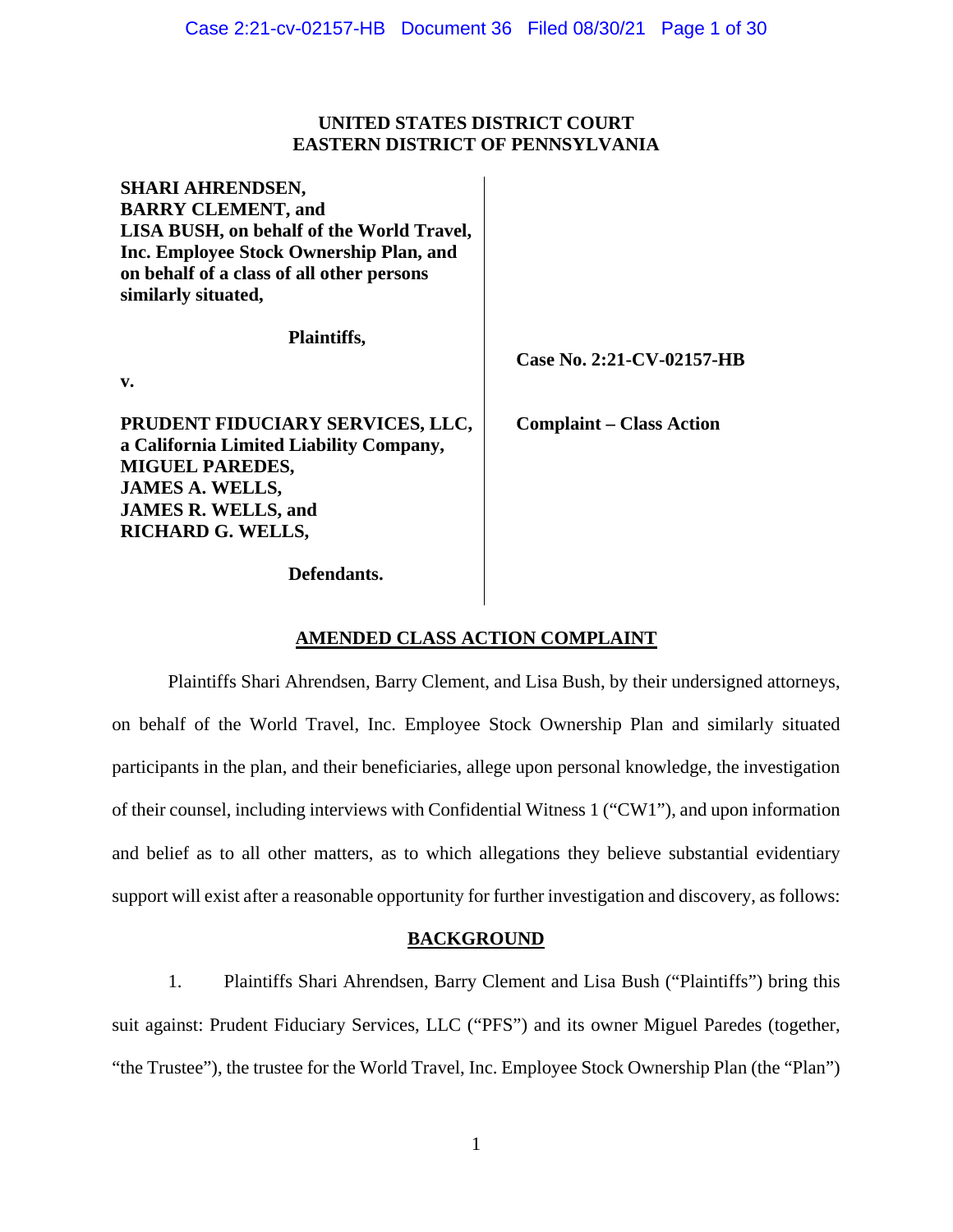### Case 2:21-cv-02157-HB Document 36 Filed 08/30/21 Page 2 of 30

when the Plan acquired shares of World Travel, Inc. ("World Travel") in 2017; and selling shareholdersJames A. ("Jim") Wells, James R. Wells, and Richard G. Wells (together, the "Selling Shareholders").

2. Plaintiffs are participants in the Plan, as defined by ERISA § 3(7), 29 U.S.C. § 1002(7), who were vested in shares of World Travel allocated to their accounts in the Plan.

3. This action is brought under Sections 404, 406, 409, 410, and 502(a) of the Employee Retirement Income Security Act of 1974, as amended ("ERISA"), 29 U.S.C. §§ 1104, 1106, 1109, 1110, and 1132(a), for losses suffered by the Plan and its participants caused by the Trustee when it caused the Plan to buy shares of World Travel for more than fair market value in 2017, and other relief.

4. As alleged below, the Plan has been injured and its participants have been deprived of hard-earned retirement benefits resulting from Defendants' violations of ERISA.

5. At all relevant times, World Travel was a privately-held company and was the Plan's sponsor and administrator. World Travel adopted the Plan effective January 1, 2017. On or about December 20, 2017, the Plan purchased, directly or indirectly, from the Selling Shareholders, members of the Wells family, 19,860,000 shares of World Travel common stock for \$200,573,217, which was financed by World Travel in a fully leveraged transaction with a loan bearing interest at an annual nominal rate of 2.64% that was to be repaid over a period of 45 years (the purchase and loan transactions together, the "ESOP Transaction" or "Transaction"). At that time World Travel became a 100% employee-owned company.

6. The Trustee represented the Plan and its participants as trustee in the ESOP Transaction. It had sole and exclusive authority to negotiate the terms of the ESOP Transaction on the Plan's behalf.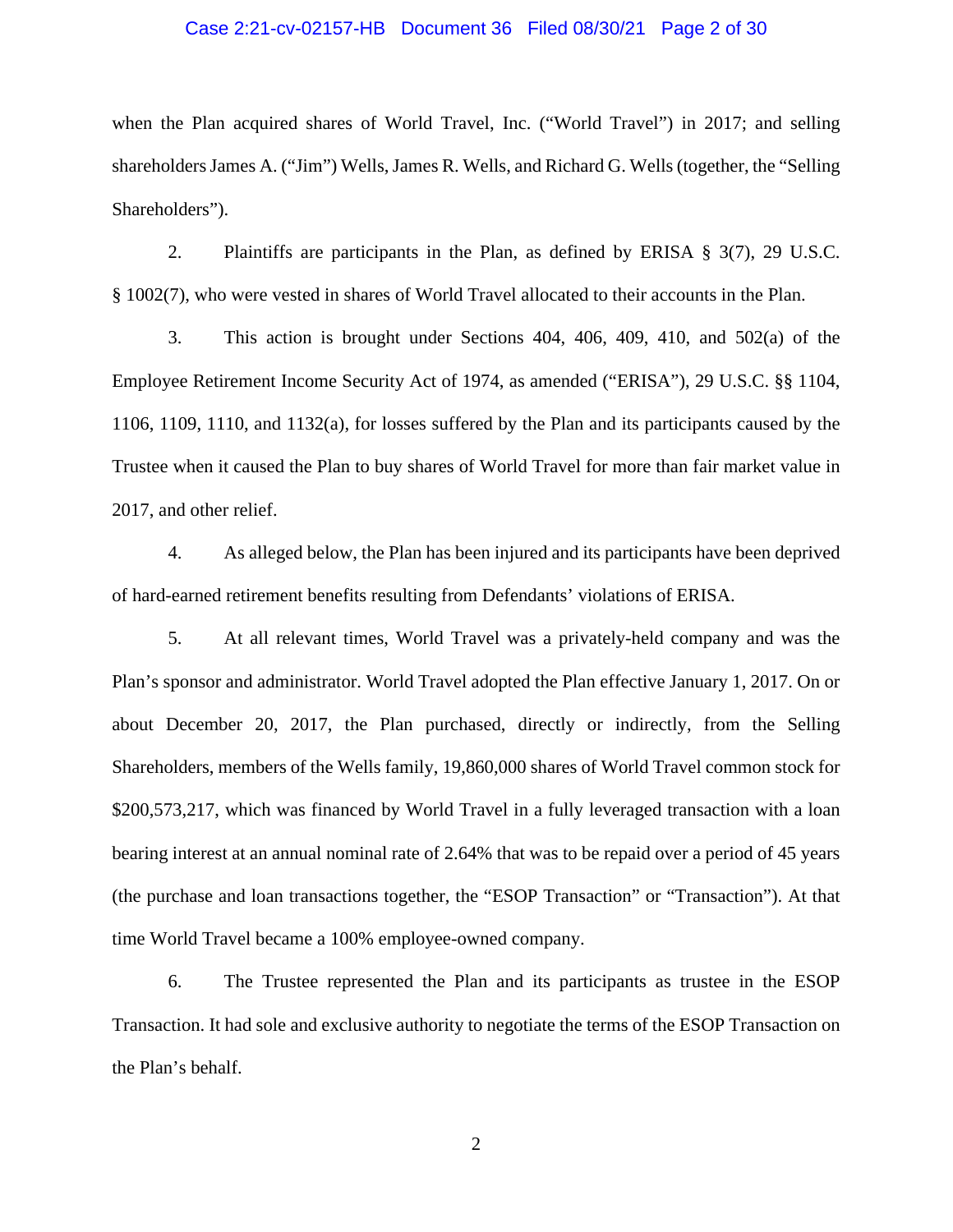### Case 2:21-cv-02157-HB Document 36 Filed 08/30/21 Page 3 of 30

7. The ESOP Transaction allowed the Selling Shareholders to unload their interests in World Travel above fair market value, for the reasons explained below, and saddle the Plan with tens of millions of dollars of debt payable over a 45-year repayment period to finance the Transaction. The Trustee failed to fulfill its ERISA duties, as trustee and fiduciary, to the Plan and its participants, including Plaintiffs.

8. The Selling Shareholders are parties in interest who sold shares in the ESOP Transaction. The Selling Shareholders are liable under ERISA for participating in prohibited transactions and the Trustee's breaches of fiduciary duty under ERISA.

9. Plaintiffs bring this action to recover the losses incurred by the Plan, and thus by each individual account in the Plan held by them and similarly situated participants, resulting from the Trustee's engaging in, and causing the Plan to engage in, prohibited transactions under ERISA, and breaching its fiduciary duties under ERISA, and the Selling Shareholders' participation in these violations.

#### **JURISDICTION AND VENUE**

10. This action arises under Title I of ERISA, 29 U.S.C. §§ 1001 *et seq.*, and is brought by Plaintiffs under ERISA § 502(a), 29 U.S.C. § 1132(a), to require the Trustee to make good to the Plan losses resulting from its violations of the provisions of Title I of ERISA, to obtain appropriate equitable relief against the Trustee and the Selling Shareholders, to restore to the Plan any profits that have been made by breaching fiduciaries and parties in interest through the use of Plan assets, and to obtain other appropriate equitable and legal remedies in order to redress violations and enforce the provisions of ERISA.

11. This Court has subject matter jurisdiction over this action pursuant to ERISA § 502(e)(1), 29 U.S.C. § 1132(e)(1).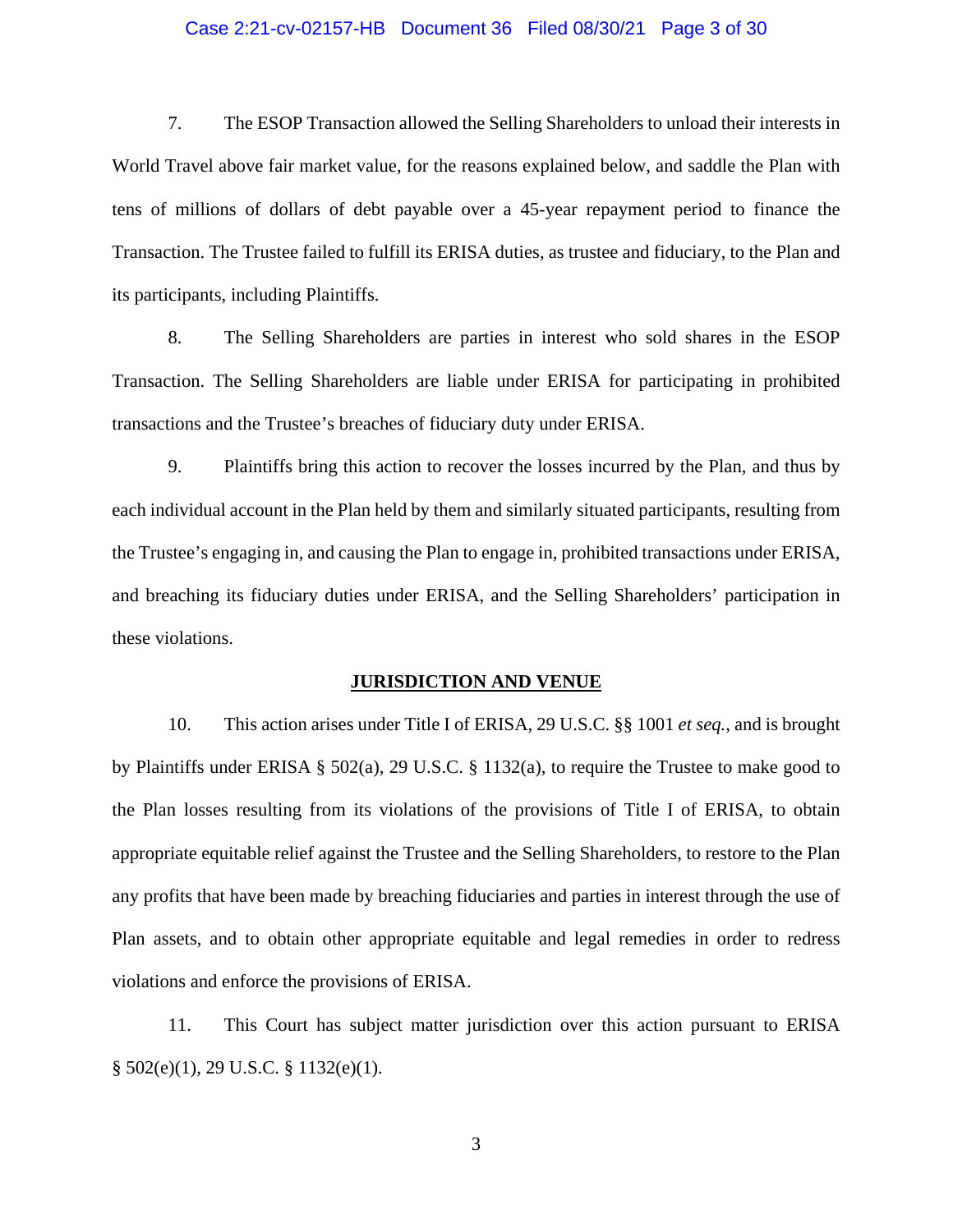### Case 2:21-cv-02157-HB Document 36 Filed 08/30/21 Page 4 of 30

12. Venue is proper in this District pursuant to ERISA § 502(e)(2), 29 U.S.C. § 1132(e)(2), because the Plan is administered in this District, because some of the events or omissions giving rise to the claims occurred in this District, and because a defendant resides or may be found in this District. The Plan is administered in Exton, Pennsylvania.

## **PARTIES**

13. Plaintiff Shari Ahrendsen has been a Plan participant, as defined in ERISA § 3(7), 29 U.S.C. § 1002(7), at all relevant times. Plaintiff Ahrendsen resides in Omaha, Nebraska. She was Meeting & Events Coordinator for PRA Pharmaceuticals at World Travel. She was employed at World Travel from March 2014 to April 2020. She was vested in shares of World Travel in her Plan account.

14. Plaintiff Barry Clement has been a Plan participant, as defined in ERISA § 3(7), 29 U.S.C. § 1002(7), at all relevant times. Plaintiff Clement resides in Frisco, Texas. He was Lead Software Engineer at World Travel. Except for a two week period in January 2014, he was employed at World Travel from June 2013 to February 2, 2021, two weeks after he had given notice of his resignation. He was vested in shares of World Travel in his Plan account.

15. Plaintiff Lisa Bush is a former employee of World Travel and has been a Plan participant, as defined in ERISA § 3(7), 29 U.S.C. § 1002(7), at all relevant times. She worked at World Travel for nine years, both as an account manager and in meeting technology. In January 2020, Plaintiff Bush left World Travel and cashed out her ESOP account. Had the violations outlined herein not occurred, she would have received substantially more from her ESOP account.

16. Defendant Prudent Fiduciary Services, LLC ("PFS") is a California Limited Liability Company. PFS bills itself as a provider of professional Independent Fiduciary/ESOP Trustee, ERISA compliance consulting, and expert witness services related to employee benefit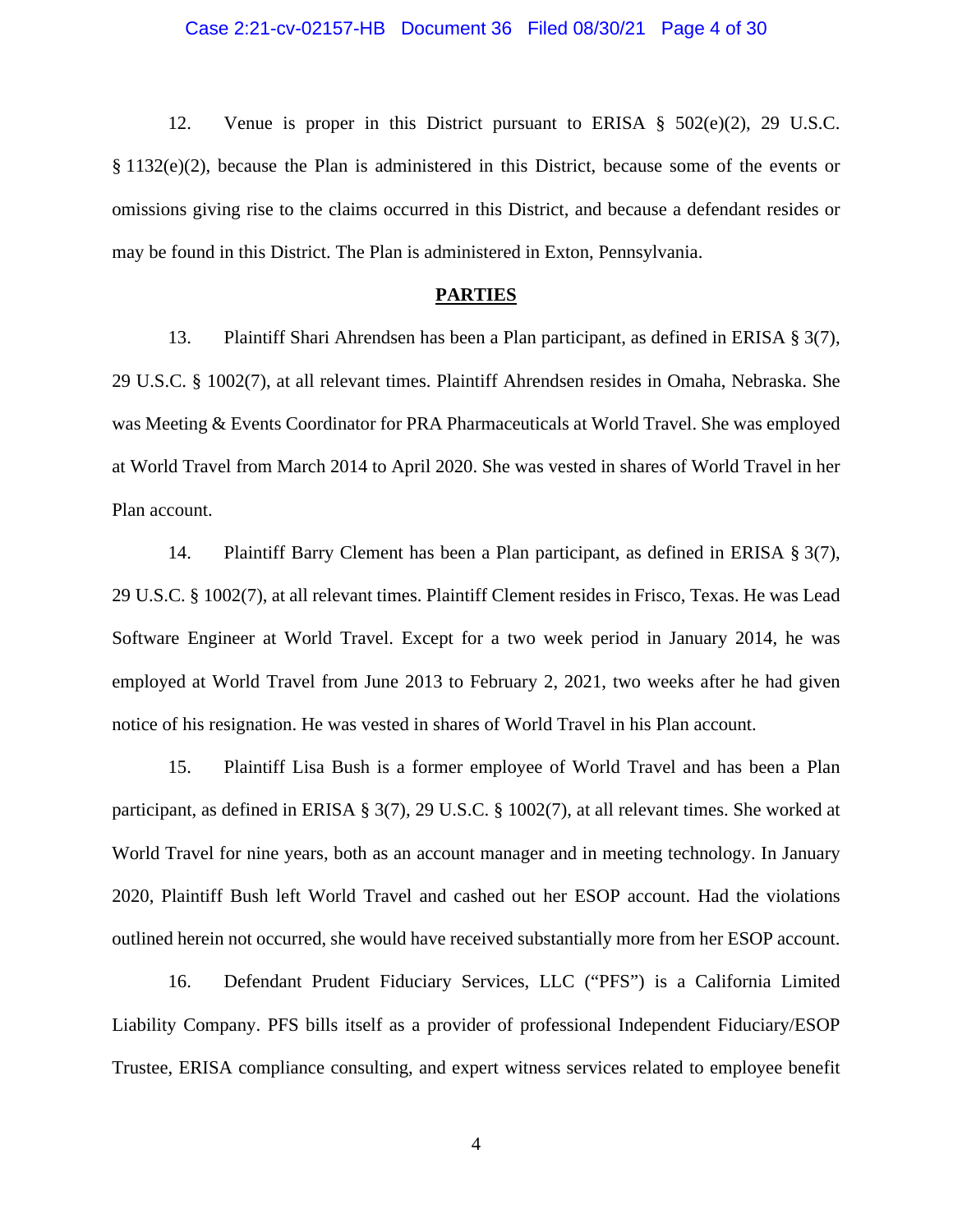#### Case 2:21-cv-02157-HB Document 36 Filed 08/30/21 Page 5 of 30

plans such as qualified retirement plans and health and welfare plans. PFS's headquarters is at 100 N. Barranca St., Suite 870, West Covina, California 91791.

17. PFS was the trustee of the Plan at the time of the ESOP Transaction. As trustee, PFS had sole and exclusive discretion to authorize and negotiate the ESOP Transaction on behalf of the Plan.

18. Defendant Miguel Paredes is the President and Founder of PFS. Defendant Paredes's business address is at Prudent Fiduciary Services, LLC, 100 N. Barranca St., Suite 870, West Covina, California 91791.

19. Defendant Paredes was the trustee of the Plan at the time of the ESOP Transaction and continued in that role until Larisa Langston, Vice President of PFS, was appointed trustee of the Plan effective April 30, 2020. As trustee, Defendant Paredes had sole and exclusive discretion to authorize and negotiate the ESOP Transaction on behalf of the Plan. Defendant PFS acted in the ESOP Transaction through Defendant Paredes.

20. At the time of the ESOP Transaction, the Trustee was a fiduciary of the Plan within the meaning of ERISA § 3(21)(A), 29 U.S.C. § 1002(21)(A), because it was the trustee within the meaning of ERISA § 403(a), 29 U.S.C. § 1103(a), and because it exercised discretionary authority or discretionary control respecting management of the Plan, and/or exercised authority or control respecting management or disposition of the Plan's assets, and/or had discretionary authority or discretionary responsibility in the administration of the Plan.

21. As Plan trustee, Defendant PFS and Defendant Paredes were named fiduciaries, within the meaning of ERISA  $\S 402(a)$ , 29 U.S.C.  $\S 1102(a)$ , under the terms of the written instruments under which the Plan was established and maintained, including the World Travel, Inc. Employee Stock Ownership Trust.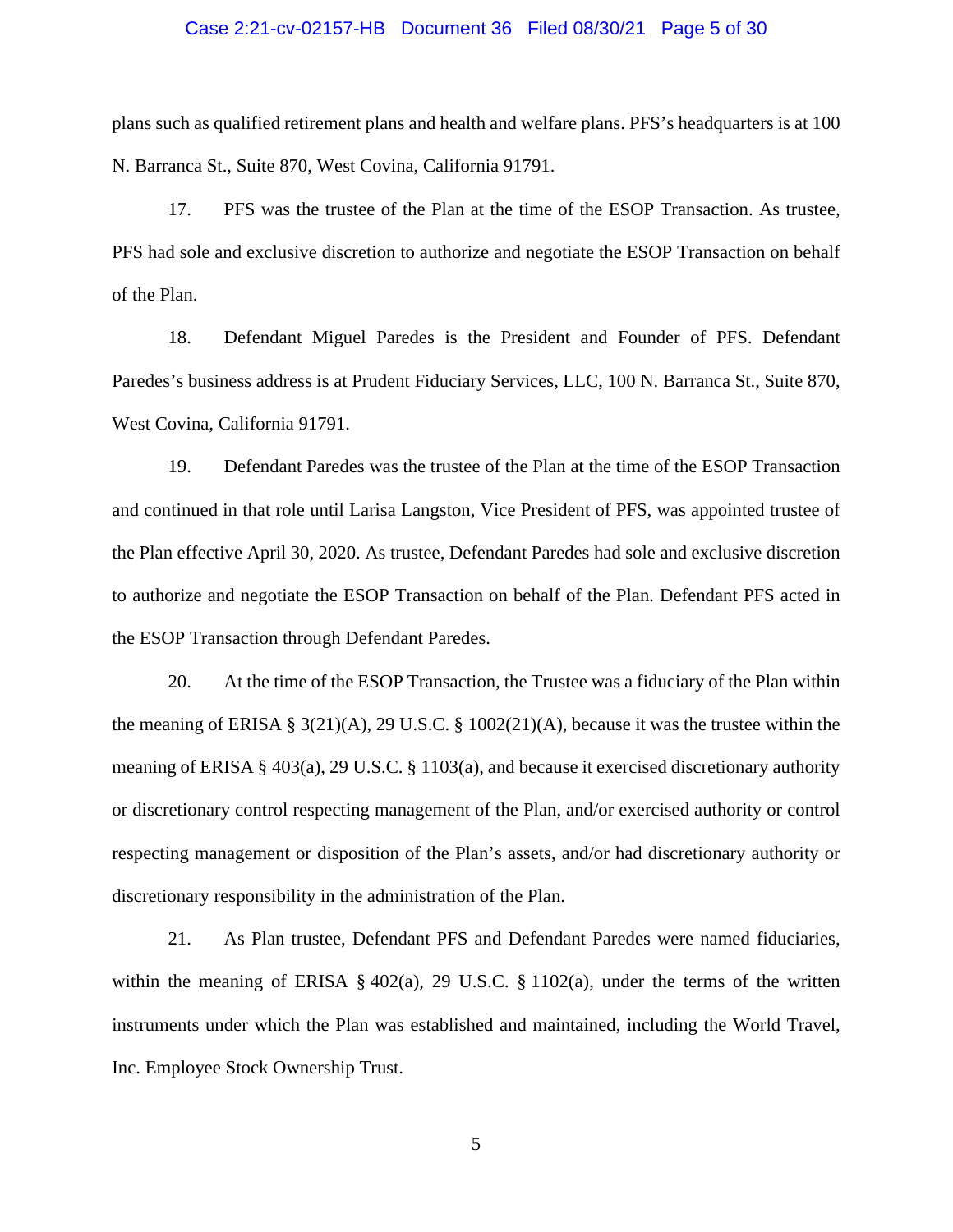### Case 2:21-cv-02157-HB Document 36 Filed 08/30/21 Page 6 of 30

22. The Notes to Financial Statements to the Plan's Forms 5500 Annual Return/Report of Employee Benefit Plan state that service providers to the Plan are parties in interest under ERISA. Defendant PFS was and is a service provider to the Plan as its trustee and Defendant Paredes was a service provider to the Plan in his term as trustee.

23. Throughout their terms as trustee of the Plan, including at the time of the ESOP Transaction, Defendant PFS and Defendant Paredes were parties in interest to the Plan within the meaning of ERISA § 3(14), 29 U.S.C. § 1002(14).

24. Defendant Jim Wells is and was at the time of the ESOP Transaction the Chairman of the Board of Directors of World Travel. He was a selling shareholder in the ESOP Transaction. He is the former President and Chief Executive Officer (CEO) of World Travel. On information and belief, he resides or may be found in this District, where World Travel is located.

25. Defendant Jim Wells was a party in interest under ERISA § 3(14), 29 U.S.C. § 1002(14), at the time of the ESOP Transaction as a 10 percent or more shareholder of World Travel, directly or indirectly; and/or as a World Travel director; and/or as an individual having powers or responsibilities similar to those of officers.

26. Defendant James R. Wells was at the time of the ESOP Transaction a Director of World Travel. He was a selling shareholder in the ESOP Transaction. On information and belief, he resides or may be found in this District.

27. Defendant James R. Wells was a party in interest under ERISA § 3(14), 29 U.S.C. § 1002(14), at the time of the ESOP Transaction as a 10 percent or more shareholder of World Travel, directly or indirectly; and/or as a World Travel director.

28. Defendant Richard G. Wells was at the time of the ESOP Transaction a Director of World Travel. He was a selling shareholder in the ESOP Transaction. He is the former Secretary,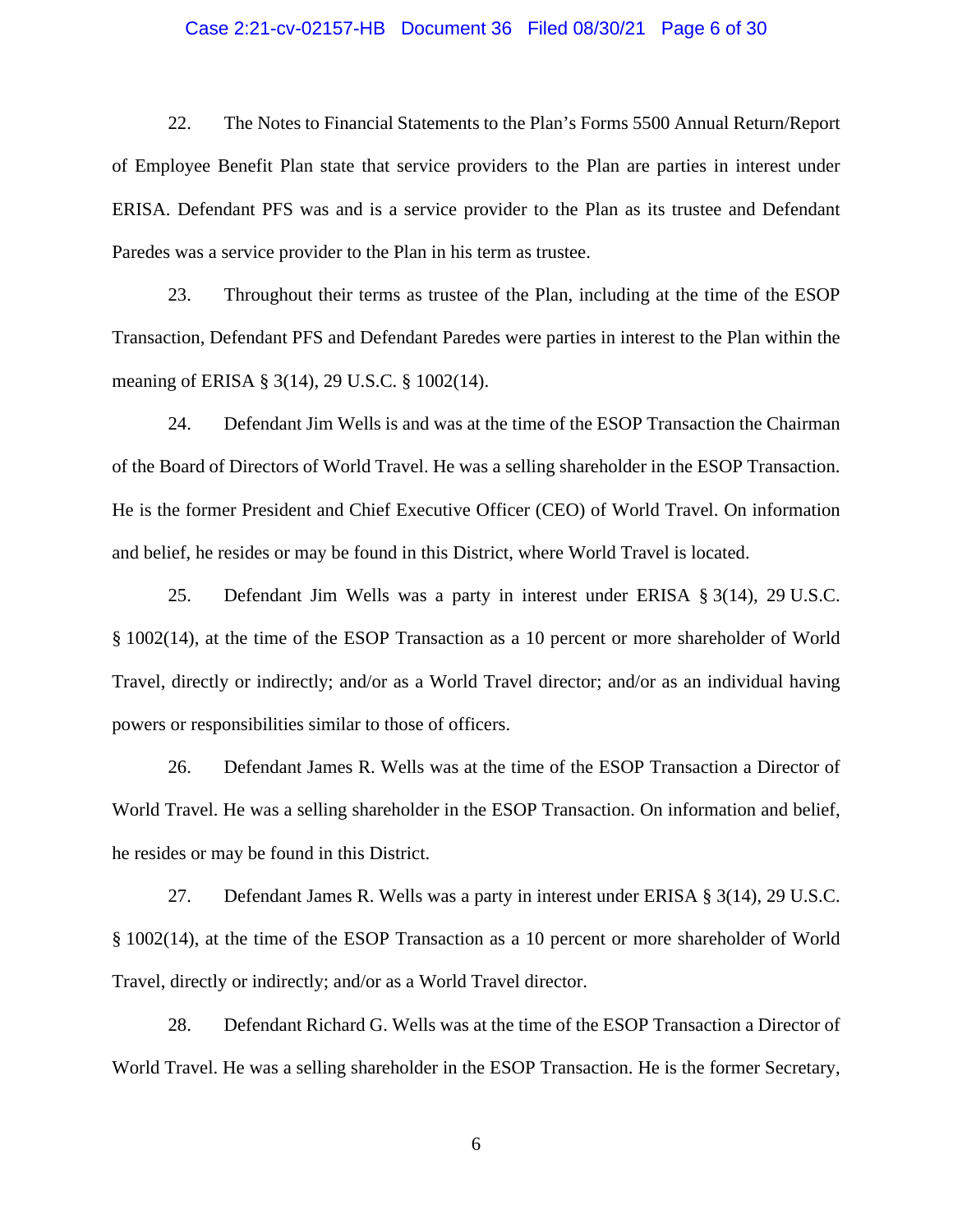#### Case 2:21-cv-02157-HB Document 36 Filed 08/30/21 Page 7 of 30

Treasurer, and Chief Financial Officer (CFO) of World Travel. On information and belief, he resides or may be found in this District.

29. Defendant Richard G. Wells was a party in interest under ERISA § 3(14), 29 U.S.C. § 1002(14), at the time of the ESOP Transaction as a 10 percent or more shareholder of World Travel, directly or indirectly; and/or as a World Travel director; and/or as a World Travel officer, or individual having powers or responsibilities similar to those of officers.

30. The members of World Travel's Board of Directors have, and had at all relevant times, the power to appoint and remove the Trustee of the Plan, and the power to appoint and remove the Plan Administrator. At the time of the ESOP Transaction, Selling Shareholders Jim Wells, James R. Wells, and Richard G. Wells, as World Travel directors, were fiduciaries of the Plan within the meaning of ERISA § 3(21)(A) because they exercised discretionary authority or discretionary control respecting management of the Plan and/or had discretionary authority or discretionary responsibility in the administration of the Plan. They were fiduciaries through their respective tenures as company directors.

#### **FACTUAL ALLEGATIONS**

31. Founded in 1983 by Defendants James R. Wells, Richard G. Wells, and Jim Wells, World Travel bills itself as a global mid-market leader in corporate travel management. Defendants James R. Wells, Richard G. Wells, and Jim Wells are related: James R. and Richard are brothers, and Jim Wells is James R. Wells' son. The Wells family owned World Travel for nearly 35 years, until the Plan purchased the company in December 2017. World Travel had more than 500 employees at the time of the ESOP Transaction.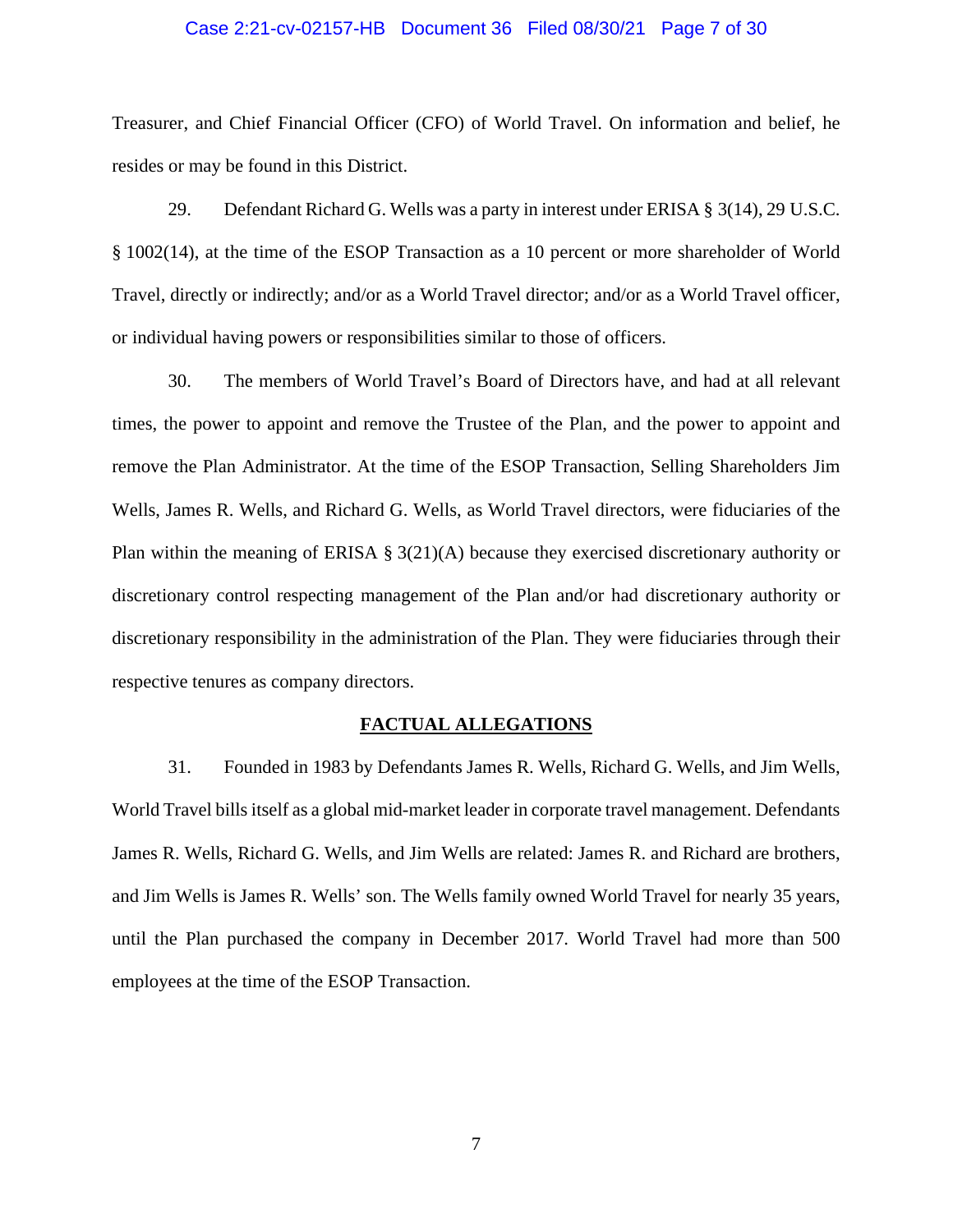### Case 2:21-cv-02157-HB Document 36 Filed 08/30/21 Page 8 of 30

32. World Travel's corporate headquarters is at 620 Pennsylvania Drive, Exton, Pennsylvania 19341, in this District. That address is listed as the Plan Administrator's address in the Plan's Summary Plan Description issued February 2018 ("SPD").

33. World Travel was incorporated in Pennsylvania on December 30, 1982.

34. World Travel stock is not and never was readily tradable on an established securities market.

35. World Travel adopted the Plan with an effective date of January 1, 2017.

36. The Plan is a pension plan within the meaning of ERISA § 3(2), 29 U.S.C. § 1002(2), and is subject to ERISA pursuant to ERISA § 4(a)(1), 29 U.S.C. § 1003(a)(1).

37. World Travel identified the Plan as a leveraged employee stock ownership plan, or "Leveraged ESOP." The Plan was designed to invest primarily in the employer securities of World Travel.

38. The Plan is an individual account plan, or defined contribution plan, under which a separate individual account was established for each participant.

39. The Plan is established and maintained pursuant to a written document. The assets of the Plan are held in trust, which is governed by the World Travel, Inc. Employee Stock Ownership Trust Agreement.

40. The SPD discloses: "The Plan Trustee and the Plan Administrator are each selected by the Board of Directors of the Company."

41. The Plan's Forms 5500 identify World Travel as the sponsor and administrator of the Plan.

42. The SPD discloses that World Travel is the sponsor and administrator of the Plan.

43. Employees of World Travel participate in the Plan.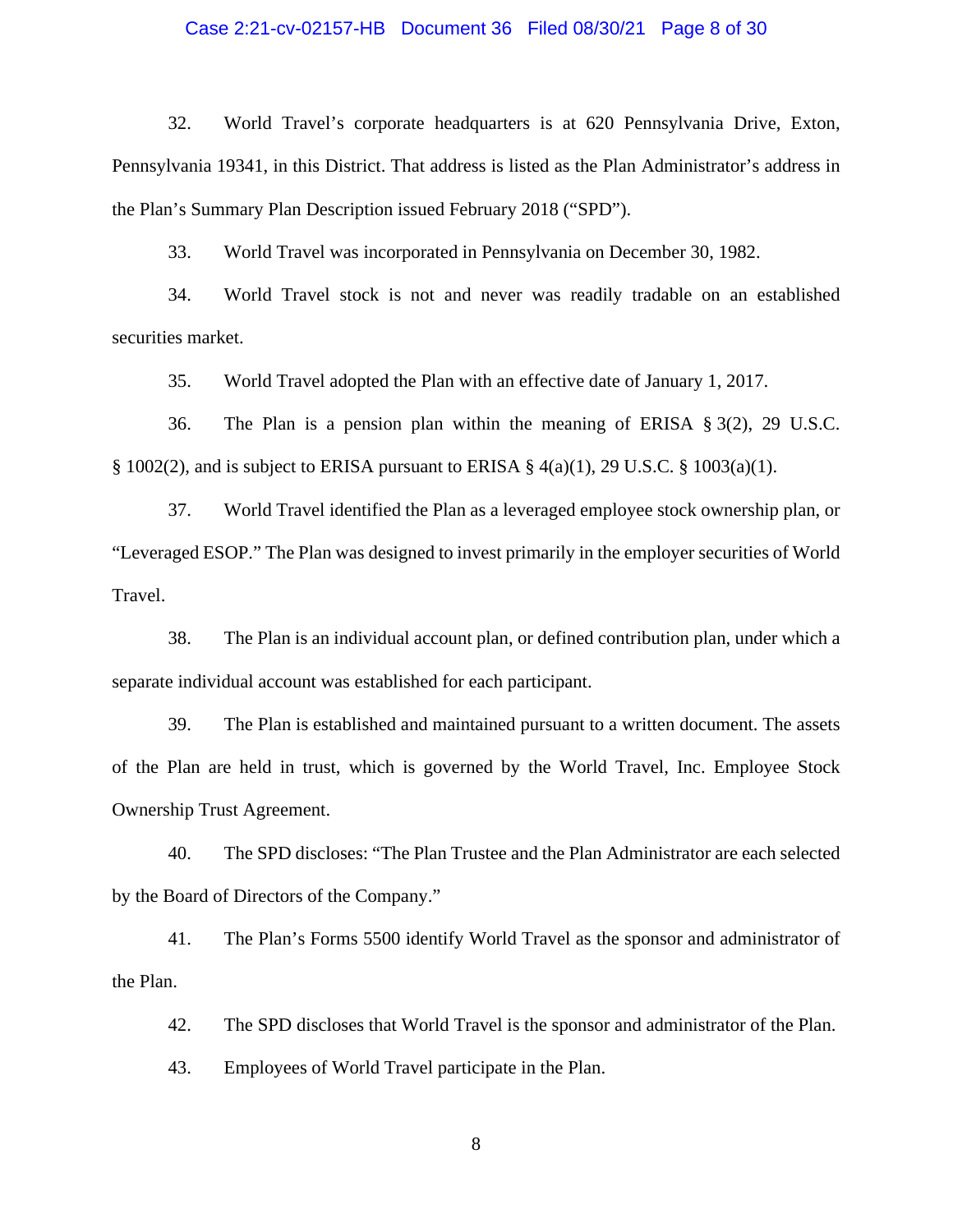### Case 2:21-cv-02157-HB Document 36 Filed 08/30/21 Page 9 of 30

44. World Travel is the sponsor of the Plan within the meaning of ERISA  $\S 3(16)(B)$ , 29 U.S.C. § 1002(16)(B).

45. World Travel is the Plan's administrator, within the meaning of ERISA  $\S 3(16)(A)$ , 29 U.S.C. § 1002(16)(A).

46. World Travel is and was an ERISA fiduciary to the Plan as its administrator.

47. World Travel is a named fiduciary under the terms of the Plan, within the meaning of ERISA § 402(a), 29 U.S.C. § 1102(a).

48. The Schedule H, Line 4i, Schedule of Assets (Held at End of Year) in the Plan's Forms 5500 represent that World Travel is, and has been since the Plan's adoption, a party in interest to the Plan.

49. The Notes to Financial Statements to the Plan's Forms 5500 report that the Plan's investment in World Travel common stock and indebtedness guaranteed by World Travel are party-in-interest transactions.

50. The Plan's Forms 5500 were signed on behalf of World Travel, as Plan Administrator, under penalty of perjury.

51. World Travel is and was at the time of the ESOP Transaction a party in interest to the Plan under ERISA § 3(14), 29 U.S.C. § 1002(14).

52. World Travel, upon selection by its Board of Directors, appointed the Trustee as trustee of the Plan. As trustee, the Trustee had sole and exclusive authority to negotiate and approve the ESOP Transaction on behalf of the Plan, including the price the Plan paid for World Travel stock.

53. As trustee for the Plan, it was the Trustee's exclusive duty to ensure that any transactions between the Plan and the Selling Shareholders and between the Plan and World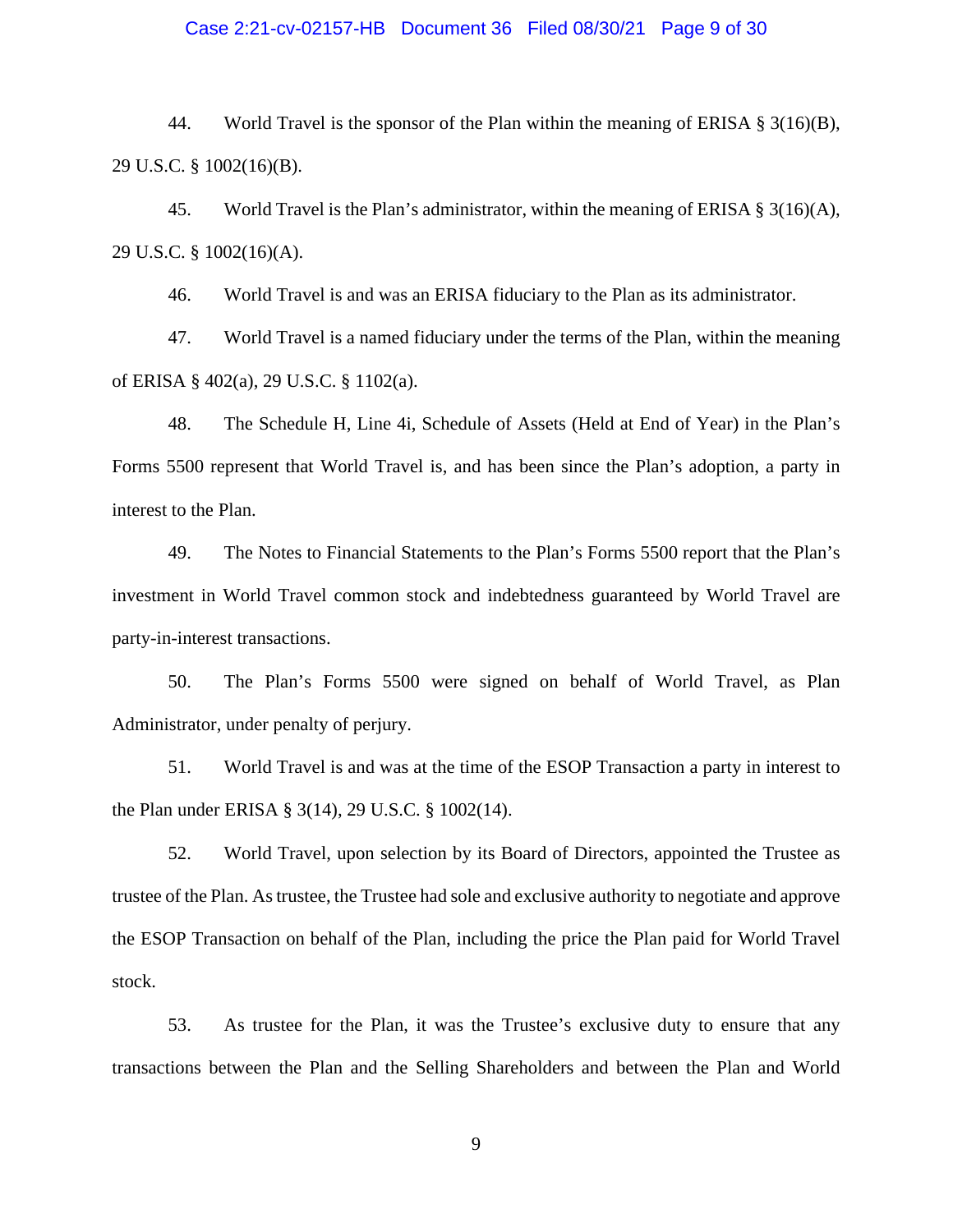### Case 2:21-cv-02157-HB Document 36 Filed 08/30/21 Page 10 of 30

Travel, including acquisitions of World Travel stock by the Plan and loans to the Plan, were fair and reasonable and to ensure that the Plan paid no more than fair market value.

54. The Trustee received consideration for its own personal account from World Travel for its services in the ESOP Transaction, in the form of fees and an indemnification agreement, under a contract made when the Selling Shareholders owned World Travel.

55. Defendant PFS was founded in February 2017. It registered as a limited liability company in California on February 24, 2017.

56. On or about December 20, 2017, the Plan purchased from the Selling Shareholders, directly or indirectly, 19,860,000 shares of World Travel common stock for \$200,573,217. At that time, World Travel became 100% employee owned.

57. World Travel issued new shares in December 2017 as it became 100% employee owned.

58. Plaintiffs further allege that the following factual allegations in this paragraph will likely have evidentiary support after a reasonable opportunity for further investigation or discovery. The Plan purchased World Travel stock, directly or indirectly, from the Selling Shareholders, and/or from World Travel after World Travel redeemed and/or purchased the Selling Shareholders' stock.

59. In December 2017, the Plan entered into a \$200,573,217 term loan agreement with World Travel to purchase the shares of World Travel common stock. The borrowing is collateralized by the unallocated shares of World Travel common stock. The loan bears interest at an annual nominal rate of 2.64%. The borrowing is to be repaid over a period of 45 years.

60. Defendants James R. Wells, Richard G. Wells, and Jim Wells founded World Travel in 1983 and were World Travel shareholders and directors at the time of the ESOP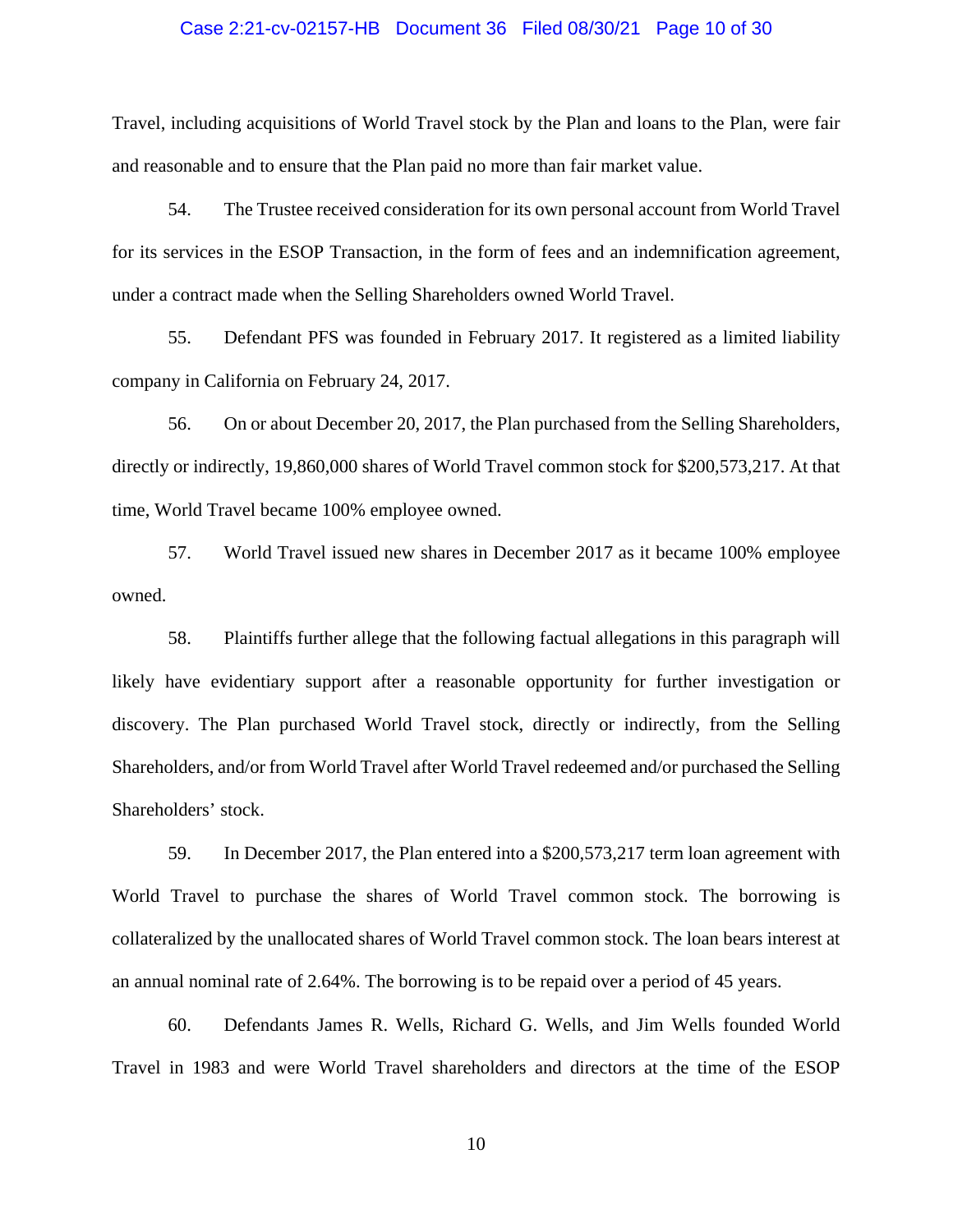### Case 2:21-cv-02157-HB Document 36 Filed 08/30/21 Page 11 of 30

Transaction in 2017. Jim Wells was Chairman of the Board of Directors prior to, at the time of, and after the ESOP Transaction, and continues in that role at present.

61. According to Confidential Witness 1 ("CW1"), Defendant Jim Wells exercised control over most aspects of World Travel's operations prior to and at the time of the Transaction.

62. Plaintiffs further allege that the following factual allegations in this paragraph will likely have evidentiary support after a reasonable opportunity for further investigation or discovery. James R. Wells, Richard G. Wells, and Jim Wells were 10 percent or more shareholders directly or indirectly of World Travel. James R. Wells, Richard G. Wells, and Jim Wells sold, exchanged or transferred World Travel stock to the Plan, directly or indirectly. At the time of the ESOP Transaction, James R. Wells, Richard G. Wells, and Jim Wells were parties in interest to the Plan under ERISA § 3(14), 29 U.S.C. § 1002(14), as 10 percent or more shareholders, directly or indirectly, of World Travel, and/or as directors, and/or as officers or individuals having powers or responsibilities similar to those of officers. Defendant Jim Wells was centrally involved in conceiving of, facilitating, and executing the sale of World Travel to the Plan, including directing the preparation of financial projections underlying the stock appraisal that the Trustee relied upon.

63. Following the ESOP Transaction, the members of the World Travel Board of Directors maintained control of the company in part through their power to appoint and remove the Trustee and to appoint and remove the Plan Administrator, which has authority to direct the actions of the "directed trustee," including on matters not subject to the vote of Plan participants by law and under the Plan's governing instruments. Under the Plan and the Trust Agreement, the Trustee is not a directed trustee with regard to the acquisition of World Travel stock.

64. That the Selling Shareholders sold World Travel while retaining control over it has been corroborated by CW1, who understands that the idea to create an ESOP to purchase World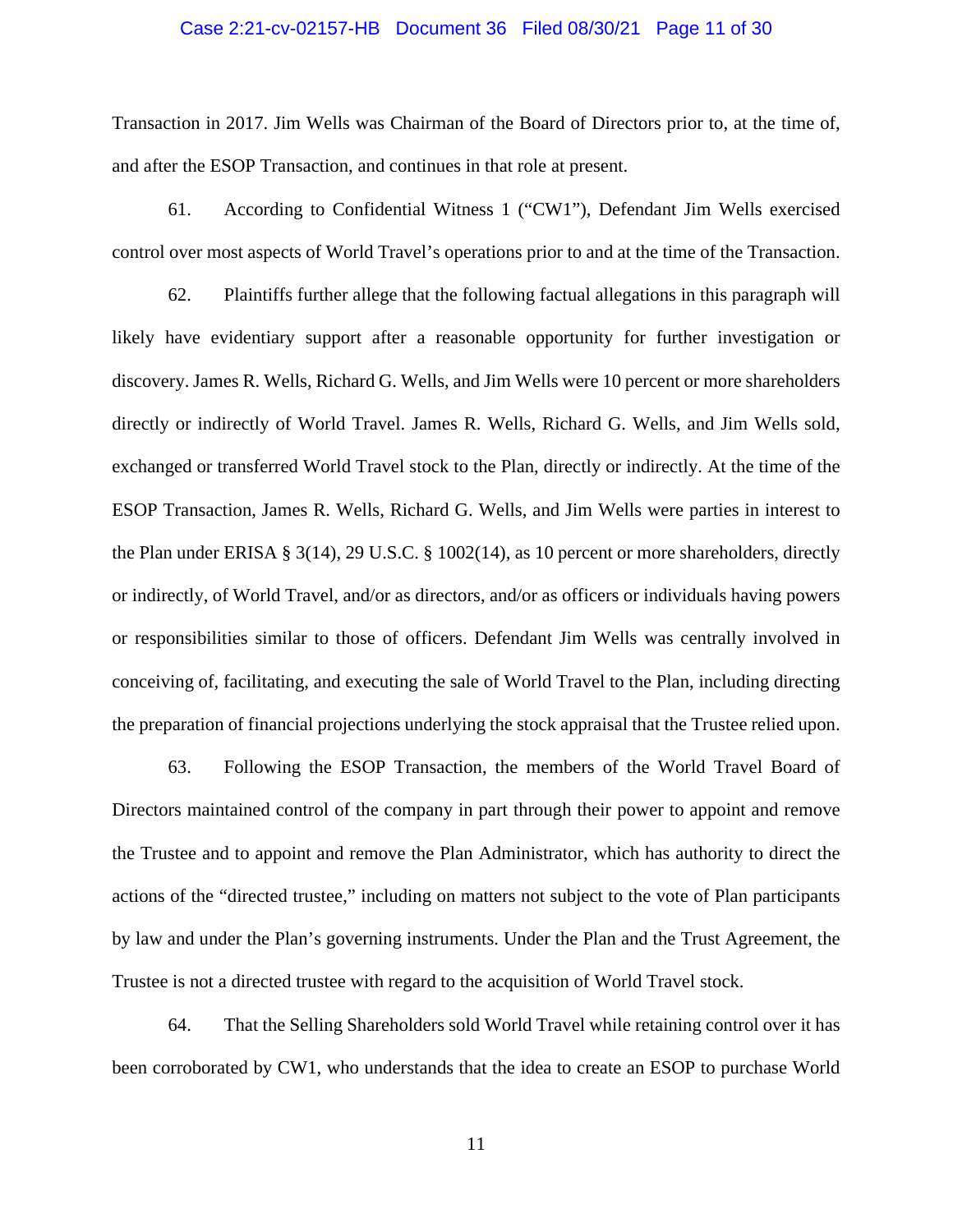### Case 2:21-cv-02157-HB Document 36 Filed 08/30/21 Page 12 of 30

Travel originated when Richard G. Wells wanted to monetize his interest in the company even as the Selling Shareholders did not want to divest their control over it by selling to an unaffiliated third-party.

65. Defendant Jim Wells stated following the Transaction that "our board of directors and management team remains in place."

66. Despite the Plan's purchase of 100% of World Travel, Jim Wells stated that "I'm not going anywhere" and that a senior leadership succession plan he had put in place several years earlier also was still intact.

67. Plaintiffs further allege that the following factual allegations in this paragraph will likely have evidentiary support after a reasonable opportunity for further investigation or discovery. The Plan paid a control premium for World Travel even though the Plan did not obtain control over the World Travel Board of Directors upon its 2017 purchase of the company. Further, the Plan did not receive a discount for lack of control. The Plan therefore overpaid for World Travel. The Selling Shareholders retained control of the Board as a result of warrants received in exchange for their World Travel shares, instruments governing the Plan, and other Transaction and/or corporate documents.

68. According to CW1, World Travel had revenue-sharing agreements with a number of its clients, by which World Travel was to refund some of the commissions its travel partners provided it for earned bookings. According to CW1, Jim Wells was fully aware of and controlled how World Travel accrued liabilities resulting from these revenue-sharing agreements and Jim Wells instructed that World Travel employees should not follow up on amounts due to clients unless the client brought it up.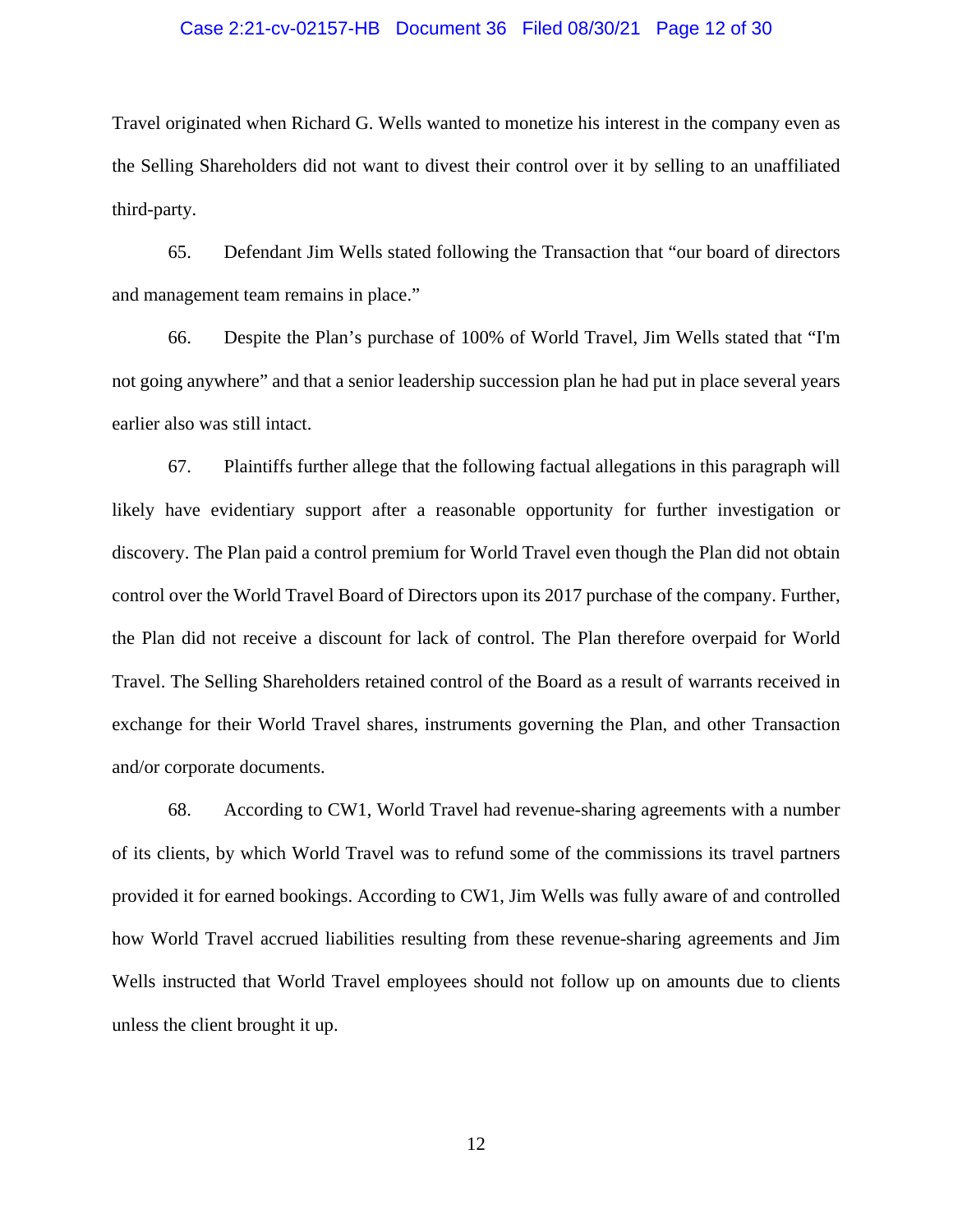### Case 2:21-cv-02157-HB Document 36 Filed 08/30/21 Page 13 of 30

69. Plaintiffs further allege that the following factual allegations in this paragraph will likely have evidentiary support after a reasonable opportunity for further investigation or discovery. World Travel did not fully report the scale of these liabilities in its financial records, or have reserves on hand to cover them, at the time of the Transaction. The price the Plan paid the Selling Shareholders did not account for World Travel's undisclosed liabilities.

70. As Plan trustee, the Trustee is subject to liability for a payment by the Plan of more than fair market value for World Travel stock caused by the Plan's payment of a control premium where a previous owner or owners retained control of World Travel, the Plan's failure to receive a discount for lack of control, and/or other factors in the Trustee's faulty valuation of World Travel in the ESOP Transaction.

71. Plaintiffs further allege that the following factual allegations in this paragraph will likely have evidentiary support after a reasonable opportunity for further investigation or discovery. World Travel provided financial projections to the Trustee for the valuation for the ESOP Transaction. The financial projections were unreasonably optimistic.

72. Plaintiffs further allege that the following factual allegations in this paragraph will likely have evidentiary support after a reasonable opportunity for further investigation or discovery. The Trustee did not perform due diligence in the course of the ESOP Transaction similar to the due diligence that is performed by third-party buyers in large corporate transactions. The Trustee's due diligence in the ESOP Transaction was less extensive and thorough than the due diligence performed by third-party buyers in corporate transactions of similar size and complexity. The Plan overpaid for World Travel stock in the ESOP Transaction due to the Trustee's reliance on unrealistic growth projections, unreliable or out-of-date financials, improper discount rates, inappropriate comparable companies, and/or its failure to test assumptions, failure to question or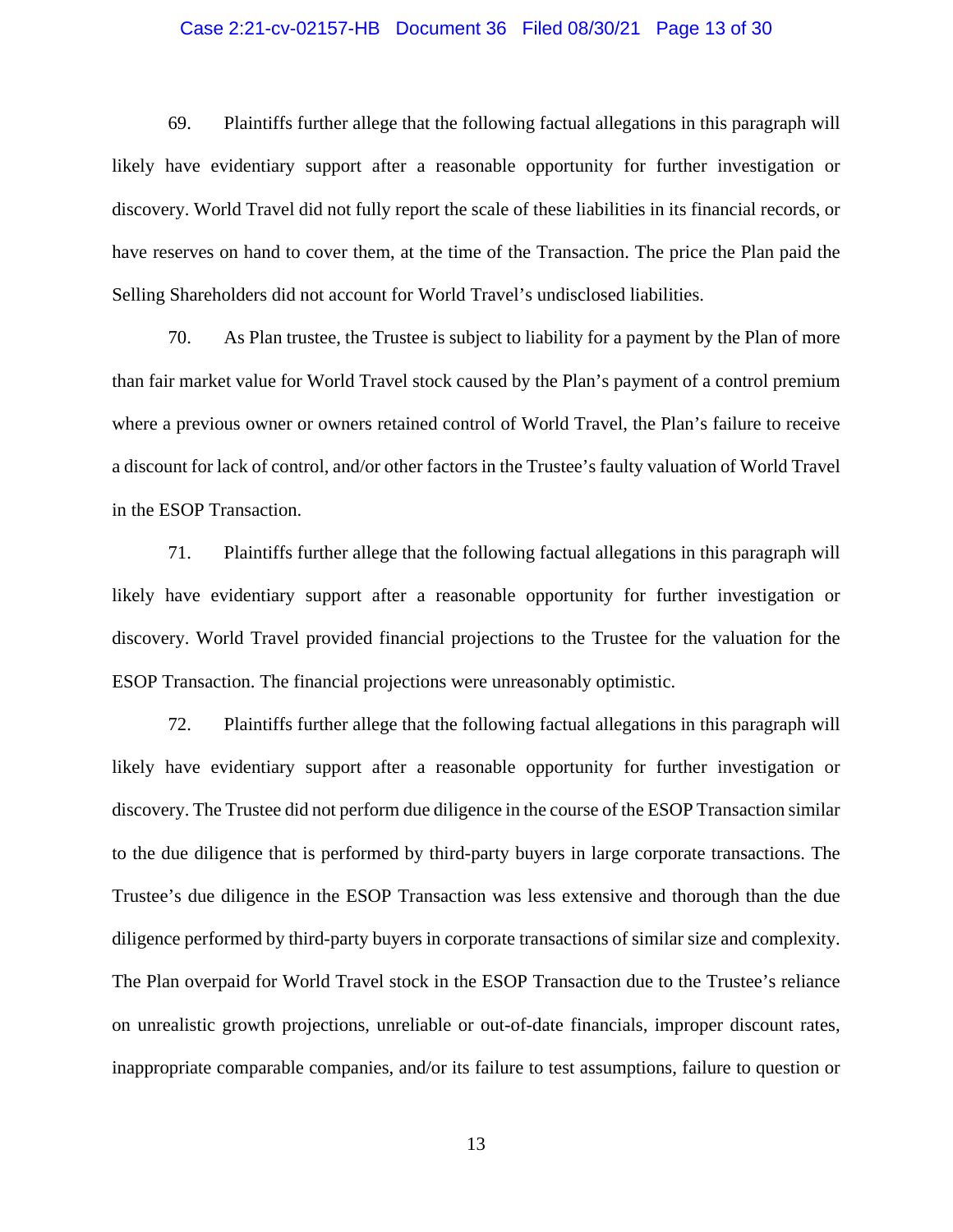### Case 2:21-cv-02157-HB Document 36 Filed 08/30/21 Page 14 of 30

challenge underlying assumptions, and/or other factors that rendered its valuation of World Travel stock in the ESOP Transaction faulty. Due to the Plan's overpayment, the Plan's participants, including Plaintiffs, received diminished stock allocations, saw their Plan take on excessive debt to finance the Transaction, and suffered losses to their individual Plan accounts.

73. Incentives to the Trustee to act in favor of the Selling Shareholders in the ESOP Transaction in breach of its duty of loyalty to the Plan included the possibility of business from sellers of companies who understood that the Trustee applied a lesser degree of due diligence in ESOP purchases of businesses than is typical for non-ESOP-buyers' purchases of businesses, and engagement as the Plan's ongoing trustee after the ESOP Transaction and the fees paid for that engagement.

74. The Trustee is liable to the Plan for the difference between the price paid by the Plan and the fair market value of World Travel shares at the time of the ESOP Transaction.

75. The Selling Shareholders are liable to the Plan to repay the difference between the price they received and the fair market value of their World Travel shares at the time of the ESOP Transaction.

76. Pursuant to the Trustee's engagement agreement, World Travel, when it was owned by the Selling Shareholders, agreed to indemnify the Trustee as Plan Trustee in connection with the ESOP Transaction, and the Trust Agreement contained an additional indemnification agreement. The indemnification agreement is something of value, potentially worth millions of dollars of defense costs and/or liability in ERISA private company ESOP litigation.

77. Plaintiffs further allege that the following factual allegations in this paragraph will likely have evidentiary support after a reasonable opportunity for further investigation or discovery. The indemnification agreement does not contain an exemption addressing violation of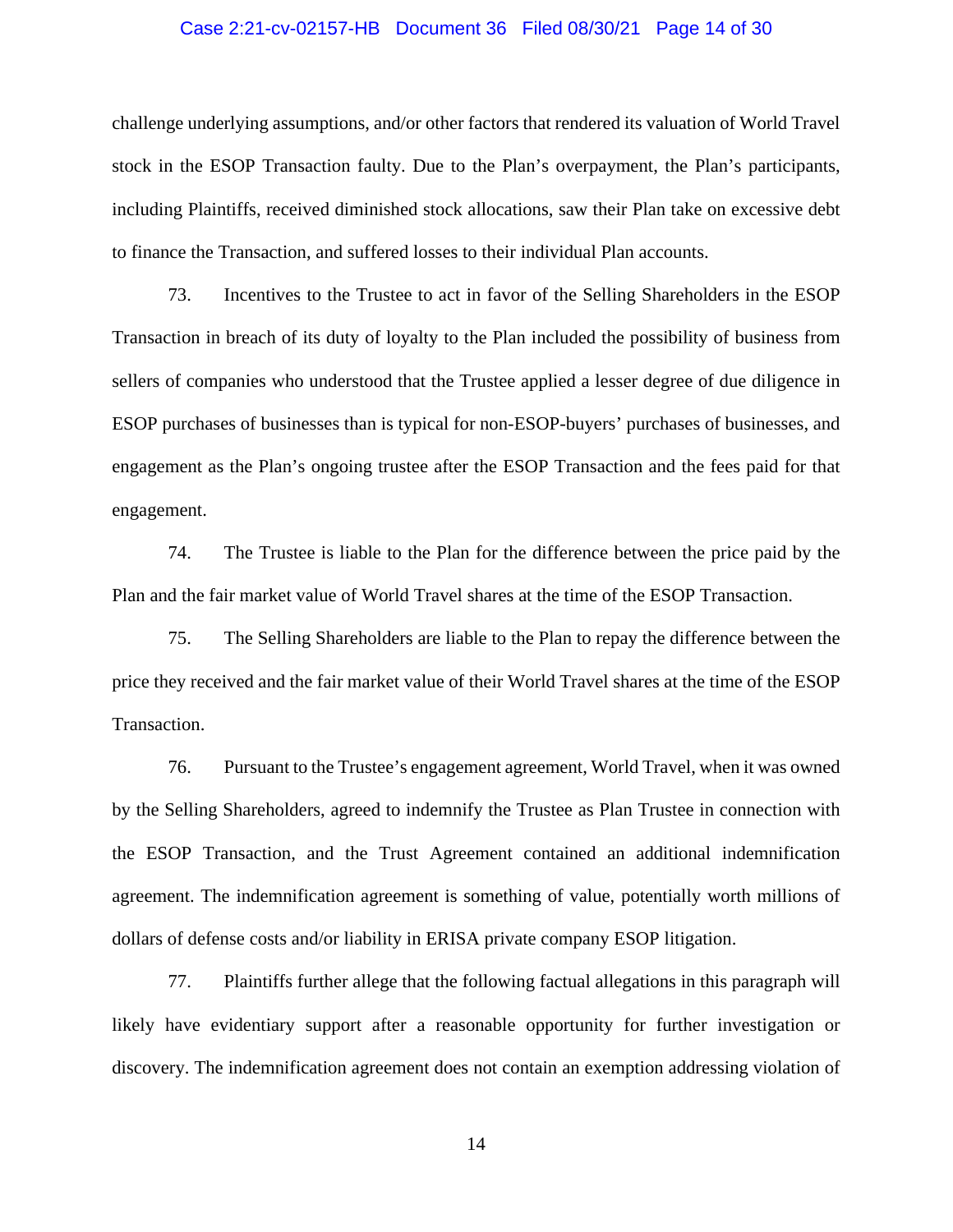### Case 2:21-cv-02157-HB Document 36 Filed 08/30/21 Page 15 of 30

the *per se* prohibited transaction rules under ERISA § 406. The indemnification agreement does not require payment of interest or otherwise account for the time value of money should the Trustee ultimately be required to reimburse World Travel.

78. The indemnification agreement is invalid under ERISA § 410(a), 29 U.S.C. § 1110(a), as against public policy because the Trustee violated its ERISA duties to the Plan, and its legal defense and liability for the Plan's losses should not be paid by the company that the Plan owns.

79. Payment by World Travel of millions of dollars of attorneys' fees, costs, litigation expenses, and liabilities to the Trustee necessarily would adversely impact World Travel's equity value and therefore the value of Plan assets. Direct payment or reimbursement of the Trustee's attorneys' fees, costs, litigation expenses, and liabilities by World Travel, or the Plan that owns it, would adversely affect the Plan and Plaintiffs' and other participants' financial interests.

#### **CLAIMS FOR RELIEF**

#### **COUNT I**

## **Causing and Engaging in Prohibited Transactions Forbidden by ERISA § 406(a)–(b), 29 U.S.C. § 1106(a)–(b), Against Trustee PFS and Miguel Paredes**

80. Plaintiffs incorporate the preceding paragraphs as though set forth herein.

81. ERISA § 406(a)(1)(A), 29 U.S.C. § 1106(a)(1)(A), prohibits a plan fiduciary, here the Trustee, PFS and Miguel Paredes, from causing a plan, here the Plan, to engage in a sale or exchange of any property, here World Travel stock, with a party in interest, here the Selling Shareholders and/or World Travel, as took place in the ESOP Transaction.

82. ERISA § 406(a)(1)(B), 29 U.S.C. § 1106(a)(1)(B), prohibits the Trustee from causing the Plan to borrow money from a party in interest, here World Travel, as took place in the ESOP Transaction.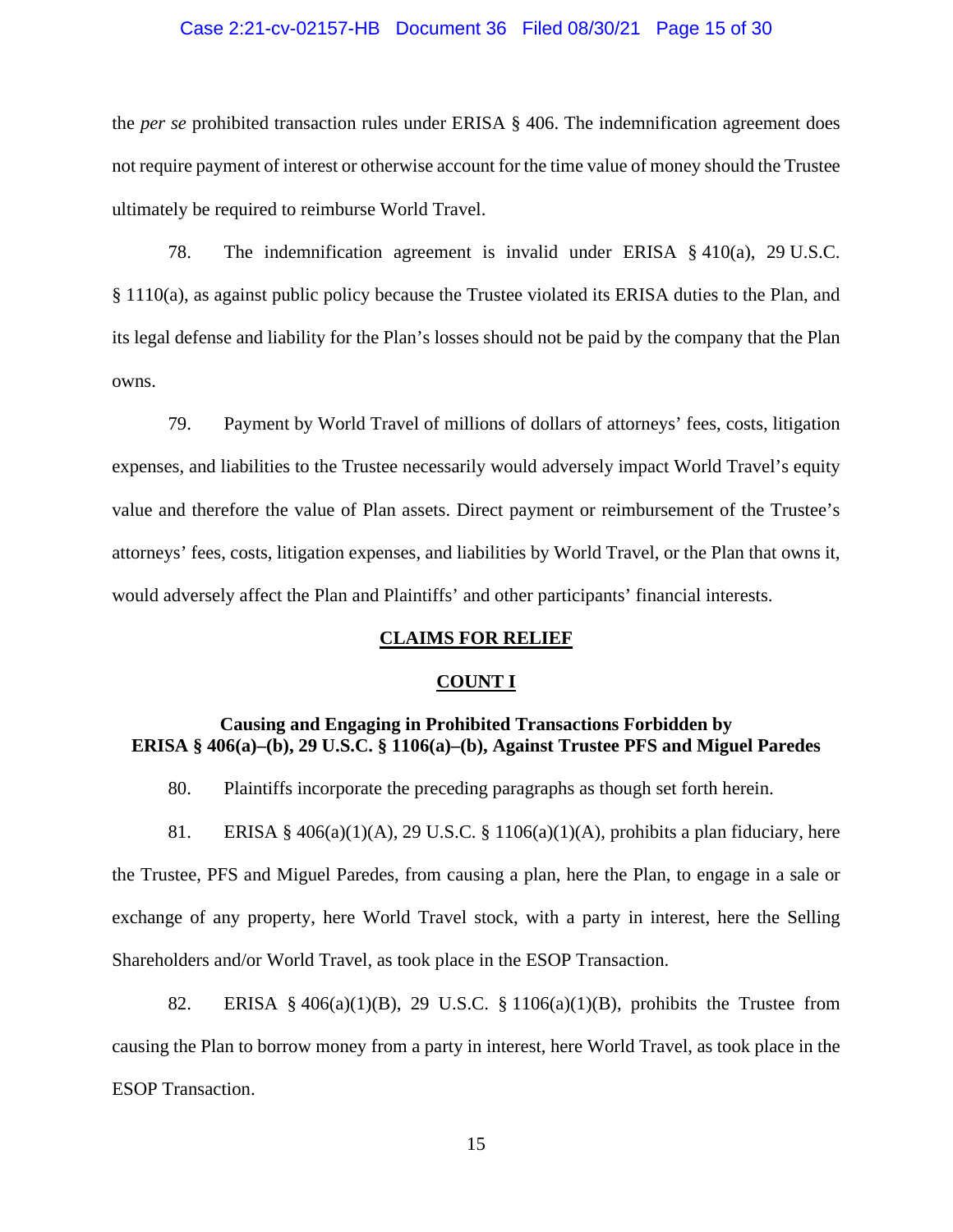#### Case 2:21-cv-02157-HB Document 36 Filed 08/30/21 Page 16 of 30

83. ERISA § 406(a)(1)(D), 29 U.S.C. § 1106(a)(1)(D), prohibits the Trustee from causing the Plan to engage in a transaction that constitutes a direct or indirect transfer to, or use by or for the benefit of, a party in interest, here the Selling Shareholders, of any assets of the Plan, as took place in and after the ESOP Transaction with the transfer of Plan assets as payment for World Travel stock and in continuing payments on the loan.

84. The stock and loan transactions between the Plan and the parties in interest were authorized by the Trustee in its capacity as trustee for the Plan.

85. The Trustee caused the Plan to engage in prohibited transactions in violation of ERISA § 406(a), 29 U.S.C. § 1106(a), in the ESOP Transaction.

86. ERISA § 406(b), 29 U.S.C. § 1106(b), *inter alia*, mandates that a plan fiduciary shall not "act in any transaction involving the plan on behalf of a party (or represent a party) whose interests are adverse to the interests of the plan or the interests of its participants," or "receive any consideration for his own personal account from any party dealing with such plan in connection with a transaction involving the assets of the plan."

87. The Trustee caused the Plan to acquire World Travel stock from the Selling Shareholders and/or World Travel above fair market value and with the proceeds of a loan that was used to pay the Selling Shareholders. This primarily benefited the Selling Shareholders to the substantial detriment of the Plan and its participants and beneficiaries, even though the Trustee was required to act solely in the interests of the Plan's participants and beneficiaries in connection with any such transaction.

88. The Trustee received consideration for its own personal account from World Travel—fees and an indemnification agreement—as trustee for the Plan in the ESOP Transaction, in violation of ERISA § 406(b)(3).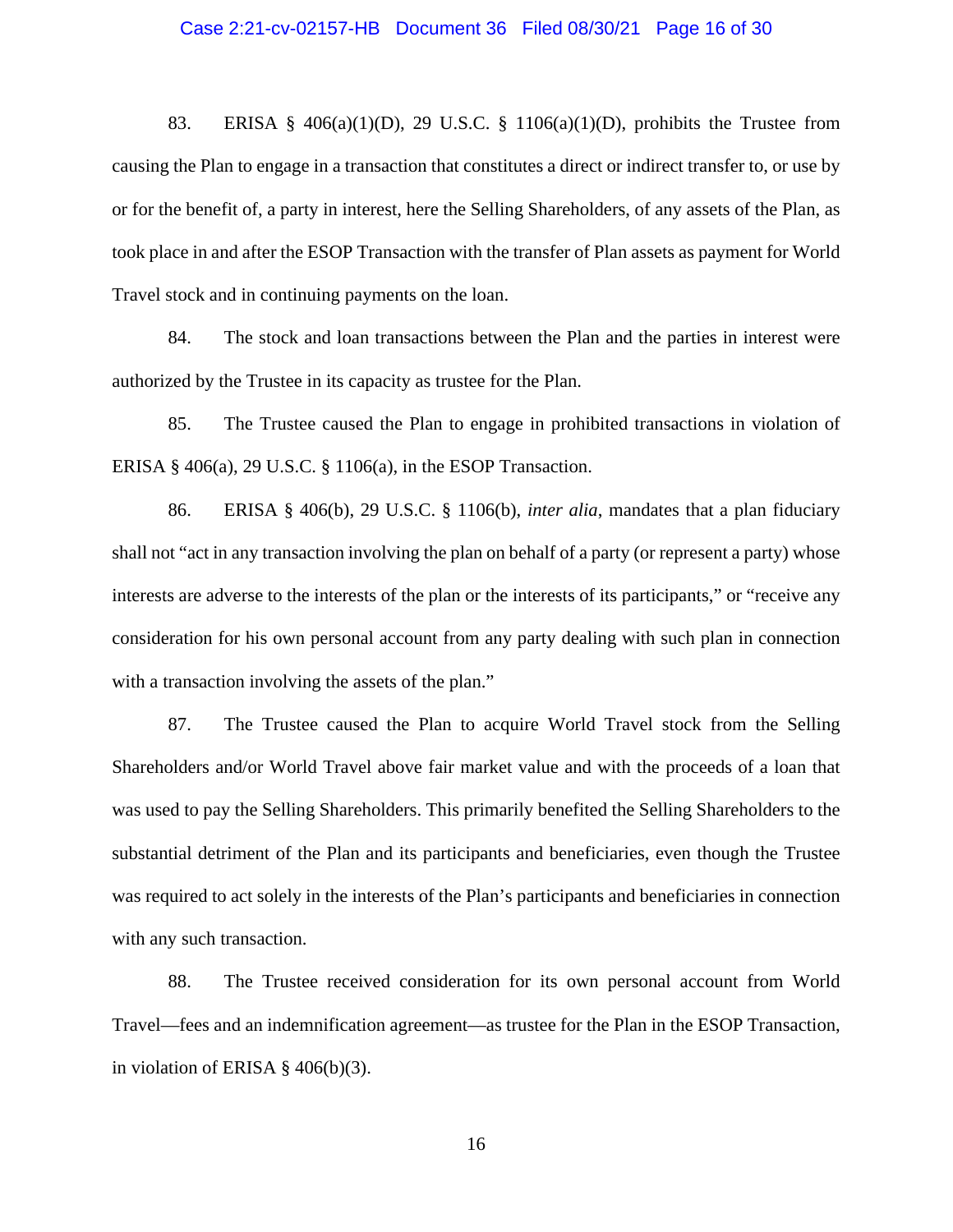### Case 2:21-cv-02157-HB Document 36 Filed 08/30/21 Page 17 of 30

89. The Trustee caused and engaged in prohibited transactions in violation of ERISA § 406(b), 29 U.S.C. § 1106(b), in the ESOP Transaction.

90. ERISA § 409, 29 U.S.C. § 1109, provides, *inter alia*, that any person who is a fiduciary with respect to a plan and who breaches any of the responsibilities, obligations, or duties imposed on fiduciaries by Title I of ERISA shall be personally liable to make good to the plan any losses to the plan resulting from each such breach, and additionally is subject to such other equitable or remedial relief as the court may deem appropriate.

91. ERISA § 502(a), 29 U.S.C. § 1132(a), permits a plan participant to bring a suit for relief under ERISA § 409 and to obtain appropriate equitable relief to enforce the provisions of Title I of ERISA or to enforce the terms of a plan.

92. The Trustee, PFS and Miguel Paredes, has caused losses to the Plan by the prohibited transactions in an amount to be proved specifically at trial.

#### **COUNT II**

# **Breaches of Fiduciary Duty Under ERISA § 404(a), 29 U.S.C. § 1104(a), Against Trustee PFS and Miguel Paredes**

93. Plaintiffs incorporate the preceding paragraphs as though set forth herein.

94. ERISA § 404(a)(1), 29 U.S.C. § 1104(a)(1), requires, *inter alia*, that a plan fiduciary discharge his or her duties with respect to a plan solely in the interest of the participants and beneficiaries, (A) for the exclusive purpose of providing benefits to participants and the beneficiaries of the plan and defraying reasonable expenses of administering the plan, (B) with the care, skill, prudence, and diligence under the circumstances then prevailing that a prudent person acting in a like capacity and familiar with such matters would use in the conduct of an enterprise of a like character and with like aims, and (D) in accordance with the documents and instruments governing the plan insofar as such documents and instruments are consistent with ERISA.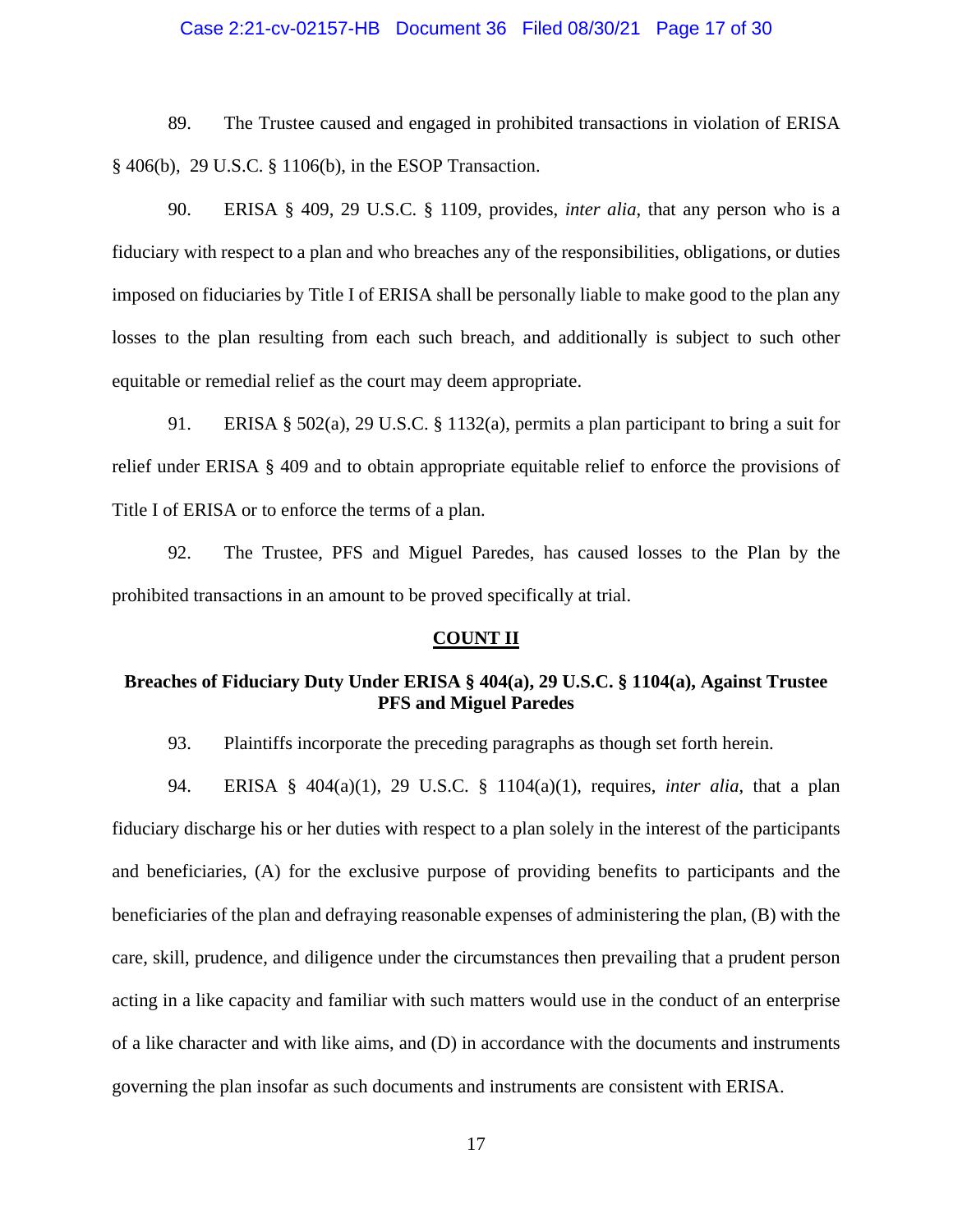## Case 2:21-cv-02157-HB Document 36 Filed 08/30/21 Page 18 of 30

95. The fiduciary duty of loyalty entails a duty to avoid conflicts of interest and to resolve them promptly when they occur. A fiduciary must always administer a plan with an "eye single" to the interests of the participants and beneficiaries, regardless of the interests of the fiduciaries themselves or the plan sponsor.

96. ERISA § 409, 29 U.S.C. § 1109, provides, *inter alia*, that any person who is a fiduciary with respect to a plan and who breaches any of the responsibilities, obligations, or duties imposed on fiduciaries by Title I of ERISA shall be personally liable to make good to the plan any losses to the plan resulting from each such breach, and additionally is subject to such other equitable or remedial relief as the court may deem appropriate.

97. ERISA § 502(a), 29 U.S.C. § 1132(a), permits a plan participant to bring a suit for relief under ERISA § 409 and to obtain appropriate equitable relief to enforce the provisions of Title I of ERISA or to enforce the terms of a plan.

98. The Trustee, PFS and Miguel Paredes, was required to undertake an appropriate and independent investigation of the fair market value of World Travel stock in or about December 2017 in order to fulfill its fiduciary duties, and an appropriate investigation would have revealed that the valuation used for the ESOP Transaction did not reflect the fair market value of the World Travel stock purchased by the Plan. The Trustee failed to conduct a thorough investigation into the merits of the investment and further breached its duties in approving the Plan's purchase of World Travel stock at the price agreed to in the ESOP Transaction.

99. The Trustee breached its duties under ERISA § 404(a)(1), 29 U.S.C. § 1104(a)(1).

100. The Trustee has caused losses to the Plan by its breaches of fiduciary duty in an amount to be proved specifically at trial.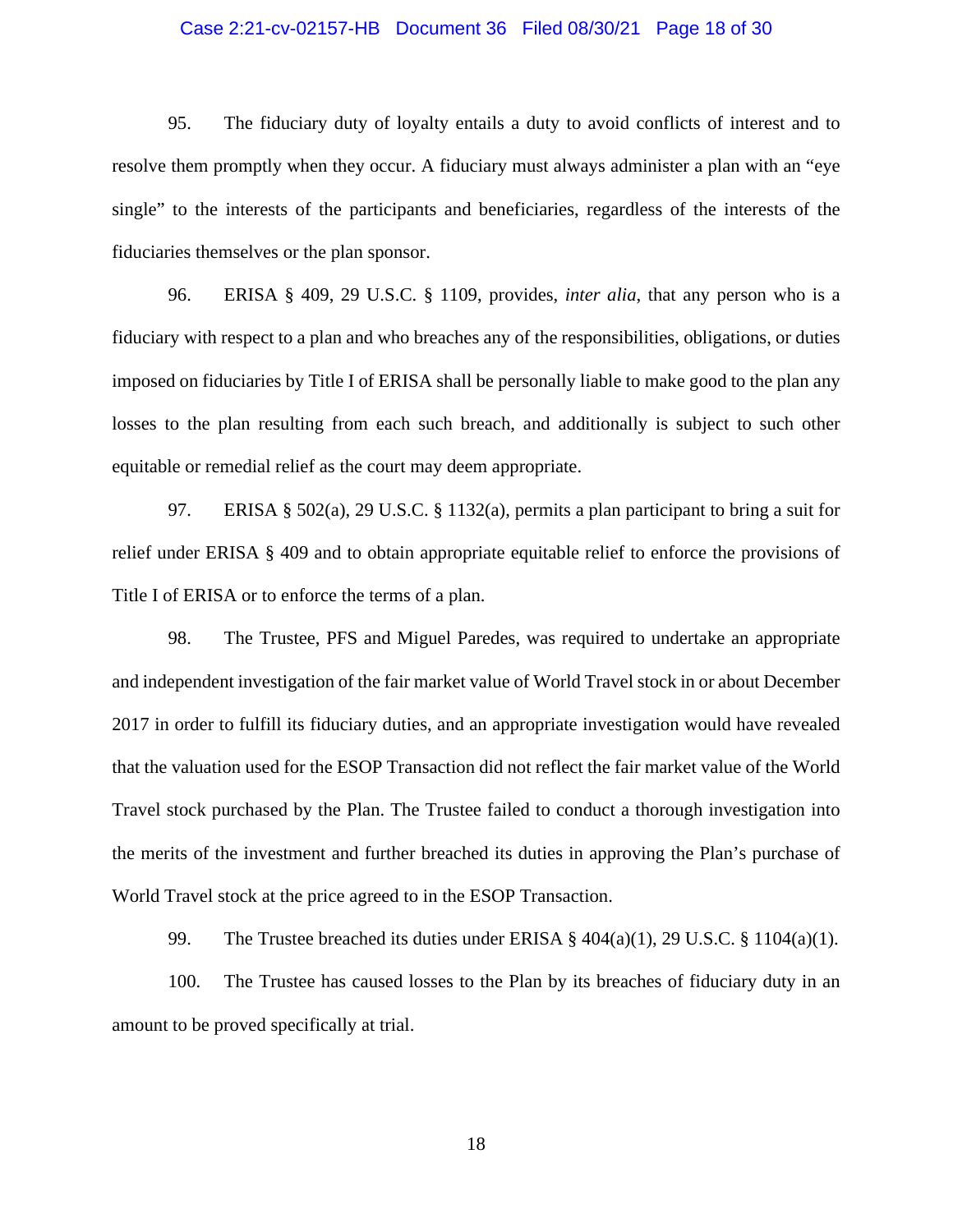### **COUNT III**

# **Violation of ERISA §§ 410 and 404(a)(1)(A), (B), 29 U.S.C. §§ 1110 and 1104(a)(1)(A), (B), Against Trustee PFS and Miguel Paredes**

101. Plaintiffs incorporate the preceding paragraphs as though set forth herein.

102. ERISA § 410(a), 29 U.S.C. § 1110(a), provides in relevant part (with exceptions not applicable here) that "any provision in an agreement or instrument which purports to relieve a fiduciary from responsibility or liability for any responsibility, obligation, or duty under this part [Part IV of Subtitle B of Title I of ERISA] shall be void as against public policy." As ERISA § 406 is under Part IV, any provision that attempts to relieve The Trustee, PFS and Miguel Paredes, a Plan fiduciary, of responsibility or liability is void pursuant to ERISA  $\S$  410(a) unless there is an exception or exemption. No such exception or exemption is applicable to the Count I and II claims here.

103. ERISA § 409, 29 U.S.C. § 1109, provides, *inter alia*, that any person who is a fiduciary with respect to a plan and who breaches any of the responsibilities, obligations, or duties imposed on fiduciaries by Title I of ERISA shall be personally liable to make good to the plan any losses to the plan resulting from each such breach, and additionally is subject to such other equitable or remedial relief as the court may deem appropriate.

104. ERISA § 502(a), 29 U.S.C. § 1132(a), permits a plan participant to bring a suit for relief under ERISA § 409 and to obtain appropriate equitable relief to enforce the provisions of Title I of ERISA or to enforce the terms of a plan.

105. The indemnification agreement purports to provide payment or reimbursement for the benefit of the Trustee for all expenses, including but not limited to costs and attorneys' fees.

106. To the extent that the indemnification agreement attempts to relieve the Trustee of its responsibility or liability to discharge its duties under ERISA, or attempts to have World Travel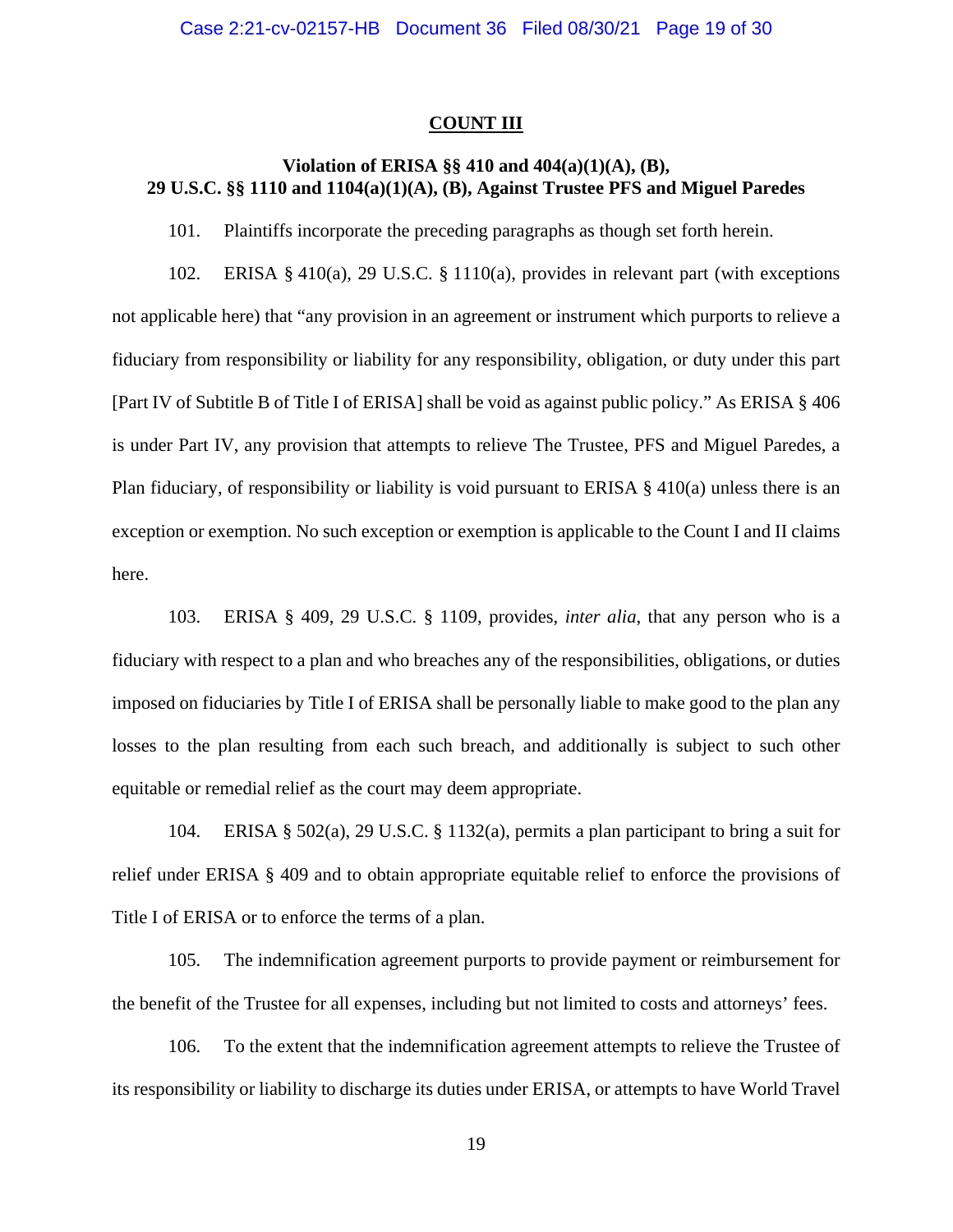### Case 2:21-cv-02157-HB Document 36 Filed 08/30/21 Page 20 of 30

(a Plan-owned company) and thereby the Plan be responsible for the Trustee's liability for breaches of the statute, including but not limited to defense costs, such provisions are void as against public policy.

107. To the extent that any of the fiduciaries of the Plan would agree to the exercise of such a provision that is void against public policy under ERISA § 410, they breached their fiduciary duties under ERISA by failing to discharge their duties with respect to the Plan solely in the interest of the participants and beneficiaries and with the care, skill, prudence and diligence under the circumstances then prevailing that a prudent person acting in a like capacity and familiar with such matters would use in the conduct of an enterprise of like character and aims, in violation of ERISA § 404(a)(1)(A) and (B), 29 U.S.C. § 1104(a)(1)(A) and (B). *See also* ERISA § 403(c)(1), 29 U.S.C. § 1103(c)(1).

108. As a result of the foregoing, should it be held liable under the preceding Counts I or II, the Trustee should be ordered to disgorge any indemnification payments made by World Travel and/or the Plan, plus interest.

#### **COUNT IV**

## **Prohibited Transactions Pursuant to 29 U.S.C. § 1132(a)(3), Against the Selling Shareholders Jim Wells, James R. Wells, and Richard G. Wells**

109. Plaintiffs incorporate the preceding paragraphs as though set forth herein.

110. ERISA § 502(a)(3), 29 U.S.C. § 1132(a)(3), permits a plan participant to bring a civil action to obtain appropriate equitable relief to enforce the provisions of Title I of ERISA or to enforce the terms of a plan.

111. The Supreme Court has held that anyone, including a non-fiduciary, who receives the benefit of conduct that violates ERISA may be subject to equitable remedies under ERISA § 502(a)(3) if they have "actual or constructive knowledge of the circumstances that rendered the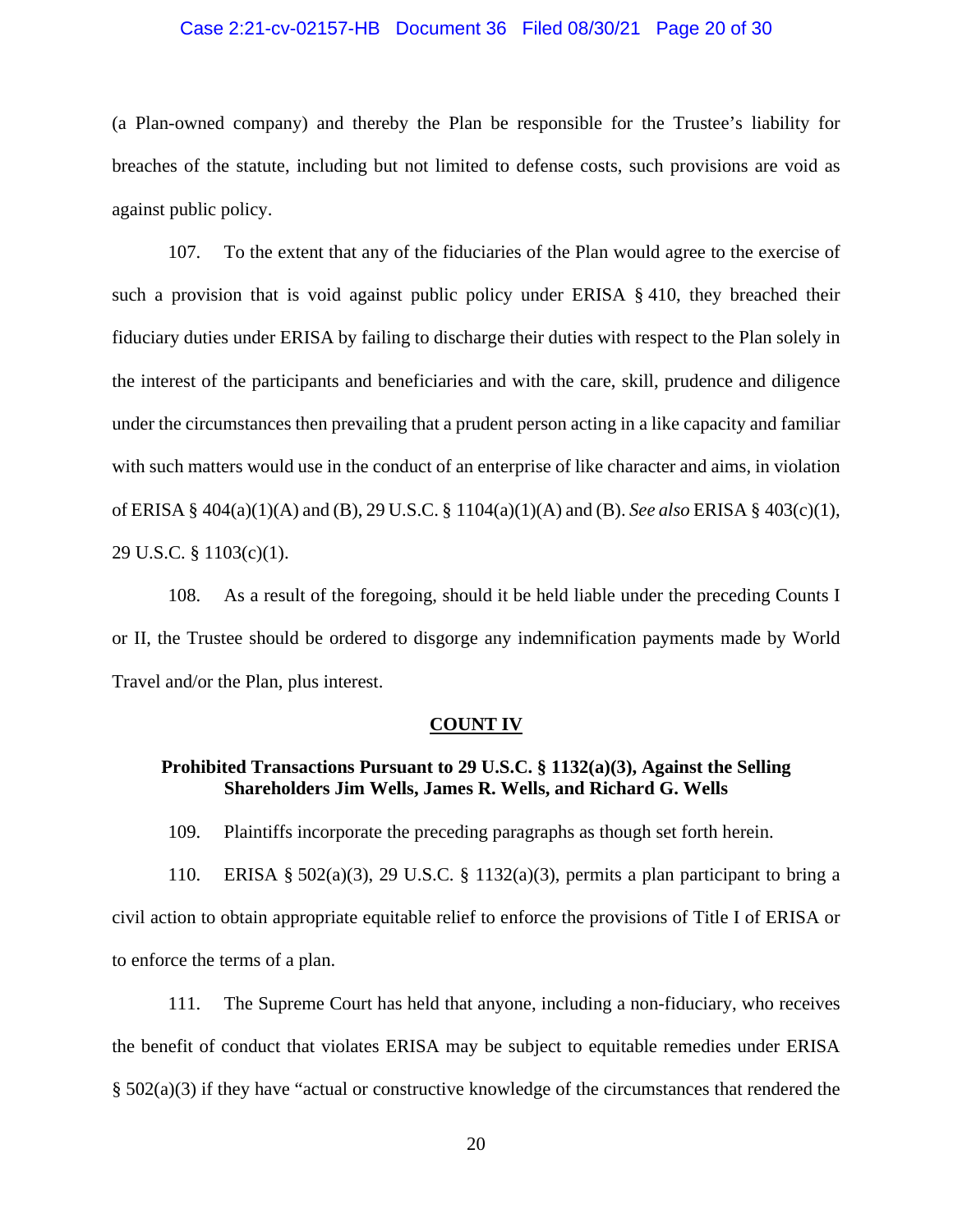#### Case 2:21-cv-02157-HB Document 36 Filed 08/30/21 Page 21 of 30

transaction unlawful." *Harris Trust & Sav. Bank v. Salomon Smith Barney, Inc.*, 530 U.S. 238, 251  $(2000).$ 

112. As a result of the prohibited transactions described above, the Selling Shareholders received Plan assets in payments above fair market value for their World Travel stock.

113. The Selling Shareholders were parties in interest to the Plan under ERISA § 3(14), 29 U.S.C. § 1002(14), as described above.

114. The Selling Shareholders knew or should have known: (1) about the existence of the Plan, (2) about the Plan's purchase, directly or indirectly, of their World Travel stock in the ESOP Transaction, (3) that the Trustee was a fiduciary to the Plan, (4) that they were directors and 10% or more shareholders of World Travel or otherwise parties in interest, and (5) that the Trustee caused the Plan to engage in the stock purchase transaction.

115. As directors of World Travel and as selling shareholders, the Selling Shareholders were aware of sufficient facts that the ESOP Transaction constituted a prohibited transaction with parties in interest. As parties in interest, the Selling Shareholders are liable for violations of ERISA  $§$  406(a)(1)(A) and (D), 29 U.S.C. § 1106(a)(1)(A) and (D).

116. The Selling Shareholders have profited from the prohibited transactions in an amount to be proven at trial, and upon information and belief, they remain in possession of some or all of the assets that belong to the Plan.

117. The Selling Shareholders are subject to appropriate equitable relief including disgorgement of any profits, accounting for profits, surcharge, having a constructive trust placed on any proceeds received (or which are traceable thereto), having the transactions rescinded, requiring all or part of the consideration to be restored to the Plan, or to be subject to other appropriate equitable relief.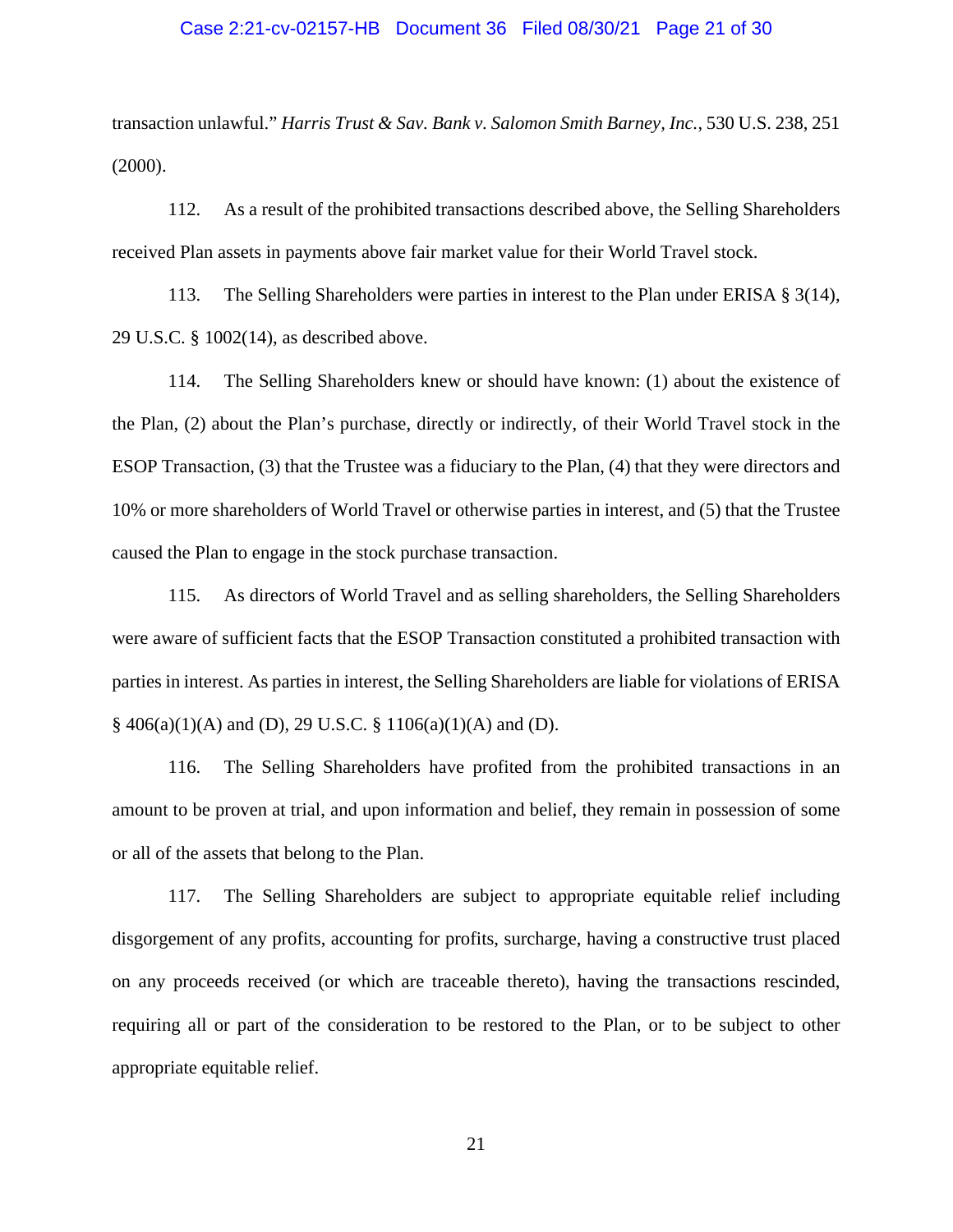#### **COUNT V**

# **Co-Fiduciary Liability Under ERISA § 405(a), 29 U.S.C. § 1105(a) Against the Selling Shareholders Jim Wells, James R. Wells, and Richard G. Wells**

118. Plaintiffs incorporate the preceding paragraphs as though set forth herein.

119. ERISA §  $405(a)(1)$ , 29 U.S.C. § 1105(a)(1), provides that a fiduciary "with respect to a plan shall be liable for a breach of fiduciary responsibility of another fiduciary with respect to the same plan . . . if he participates knowingly in, or knowingly undertakes to conceal, an act or omission of such other fiduciary, knowing such an act or omission was a breach."

120. ERISA § 405(a)(2), 29 U.S.C. § 1105(a)(2), further provides liability on a fiduciary "if, by his failure to comply with section  $1104(a)(1)$  of this title in the administration of his specific responsibilities which give rise to his status as a fiduciary, he has enabled such other fiduciary to commit a breach."

121. ERISA § 405(a)(3), 29 U.S.C. § 1105(a)(3), further provides liability on a fiduciary "if he has knowledge of a breach by such other fiduciary, unless he makes reasonable efforts under the circumstances to remedy the breach."

122. The Selling Shareholders were all members of the World Travel Board of Directors with authority to appoint and remove the Trustee and the Plan Administrator, and thus each Selling Shareholder was a fiduciary with respect to the Plan at the time of the ESOP Transaction.

123. Given their involvement in the ESOP Transaction, their positions as directors, their access to company financial information, Jim Wells' particular authority in the company, and their appointment of the Trustee, the Selling Shareholders knew or should have known of the fiduciary breaches of the Trustee in connection with its faulty due diligence and imprudent approval of the stock purchase for more than fair market value, and the Selling Shareholders knowingly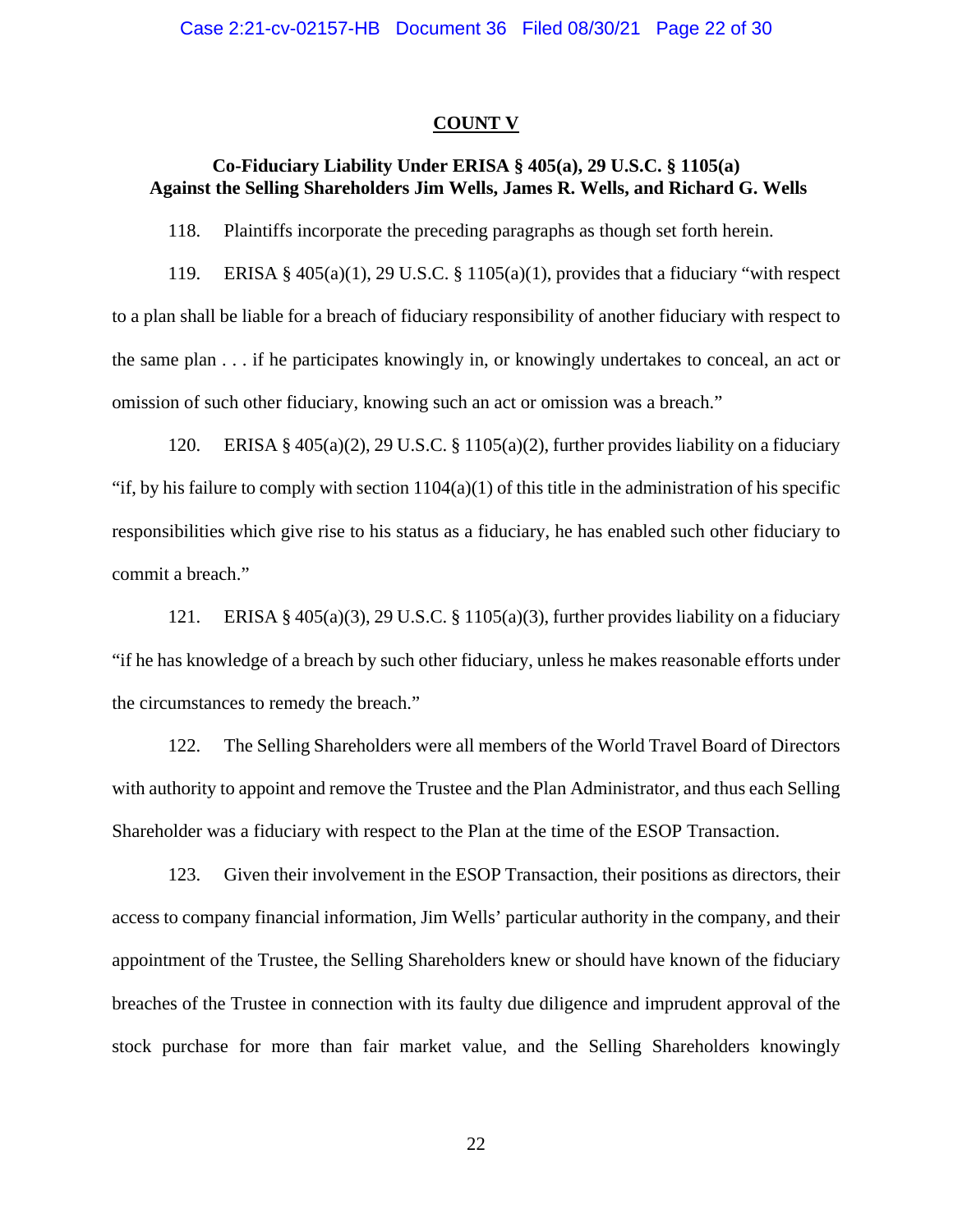### Case 2:21-cv-02157-HB Document 36 Filed 08/30/21 Page 23 of 30

participated in the Trustee's fiduciary breaches, and enabled the Trustee's fiduciary breach by themselves failing to monitor as required of an appointing fiduciary.

124. As such, under ERISA § 405(a)(1)-(2), 29 U.S.C. § 1105(a)(1)-(2), the Selling Shareholders are liable as co-fiduciaries for the Plan's losses resulting from the Trustee's fiduciary breaches.

125. The Selling Shareholders failed to make reasonable efforts to remedy the Trustee's violations of ERISA associated with the ESOP Transaction despite knowing of such violations, such as preventing the Plan's overpayment, reimbursing the Plan, or bringing the matter to the attention of the Secretary of Labor.

126. Pursuant to ERISA § 405(a)(3), 29 U.S.C. § 1105(a)(3), the Selling Shareholders are liable as co-fiduciaries for the Plan's losses resulting from the Trustee's fiduciary breaches

## **CLASS ACTION ALLEGATIONS**

127. Plaintiffs bring this action as a class action pursuant to Fed. R. Civ. P. 23(a) and (b), on behalf of the following class:

> All vested participants in the World Travel, Inc. Employee Stock Ownership Plan ("Plan") and the beneficiaries of such participants as of the date of the December 2017 ESOP Transaction or anytime thereafter. Excluded from the Class are the shareholders who sold their World Travel, Inc. stock to the Plan, directly or indirectly, and their immediate families; the directors of World Travel, Inc. and their immediate families; and legal representatives, successors, and assigns of any such excluded persons.

128. The Class is so numerous that joinder of all members is impracticable. Although the exact number and identities of Class members are unknown to Plaintiffs at this time, the Plan's Form 5500 filing for 2019 indicates that as of December 31, 2019, there were 564 participants in the Plan.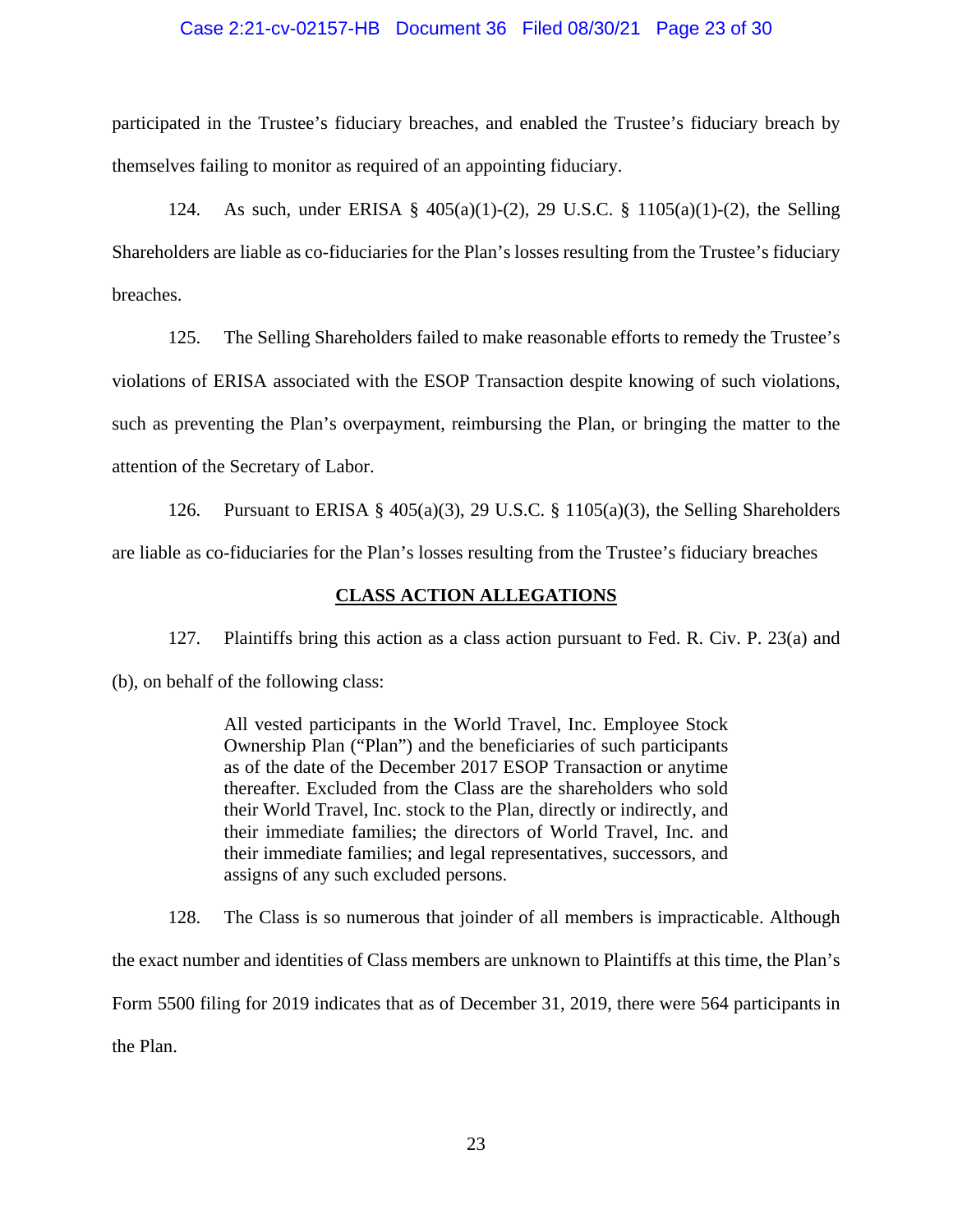#### Case 2:21-cv-02157-HB Document 36 Filed 08/30/21 Page 24 of 30

129. Questions of law and fact common to the Class as a whole include, but are not limited to, the following:

- i. Whether the Trustee served as trustee in the Plan's acquisition of World Travel stock;
- ii. Whether the Trustee was an ERISA fiduciary of the Plan;
- iii. Whether the Trustee caused the Plan to engage in prohibited transactions under ERISA by permitting the Plan to purchase World Travel stock and take loans from parties in interest;
- iv. Whether the Trustee engaged in good faith valuations of the World Travel stock in connection with the ESOP Transaction;
- v. Whether the Trustee caused the Plan to pay more than fair market value for World Travel stock;
- vi. Whether the Trustee engaged in a prohibited transaction under ERISA by acting on behalf of a party adverse to the Plan and its participants in the ESOP Transaction;
- vii. Whether the Trustee engaged in a prohibited transaction under ERISA by receiving consideration for its own account in the ESOP Transaction;
- viii. Whether the Trustee breached its fiduciary duty to undertake an appropriate and independent investigation of the fair market value of World Travel stock in or about December 2017 and to prevent the Plan from overpaying;
- ix. Whether World Travel was a party in interest;
- x. Whether the Selling Shareholders were parties in interest;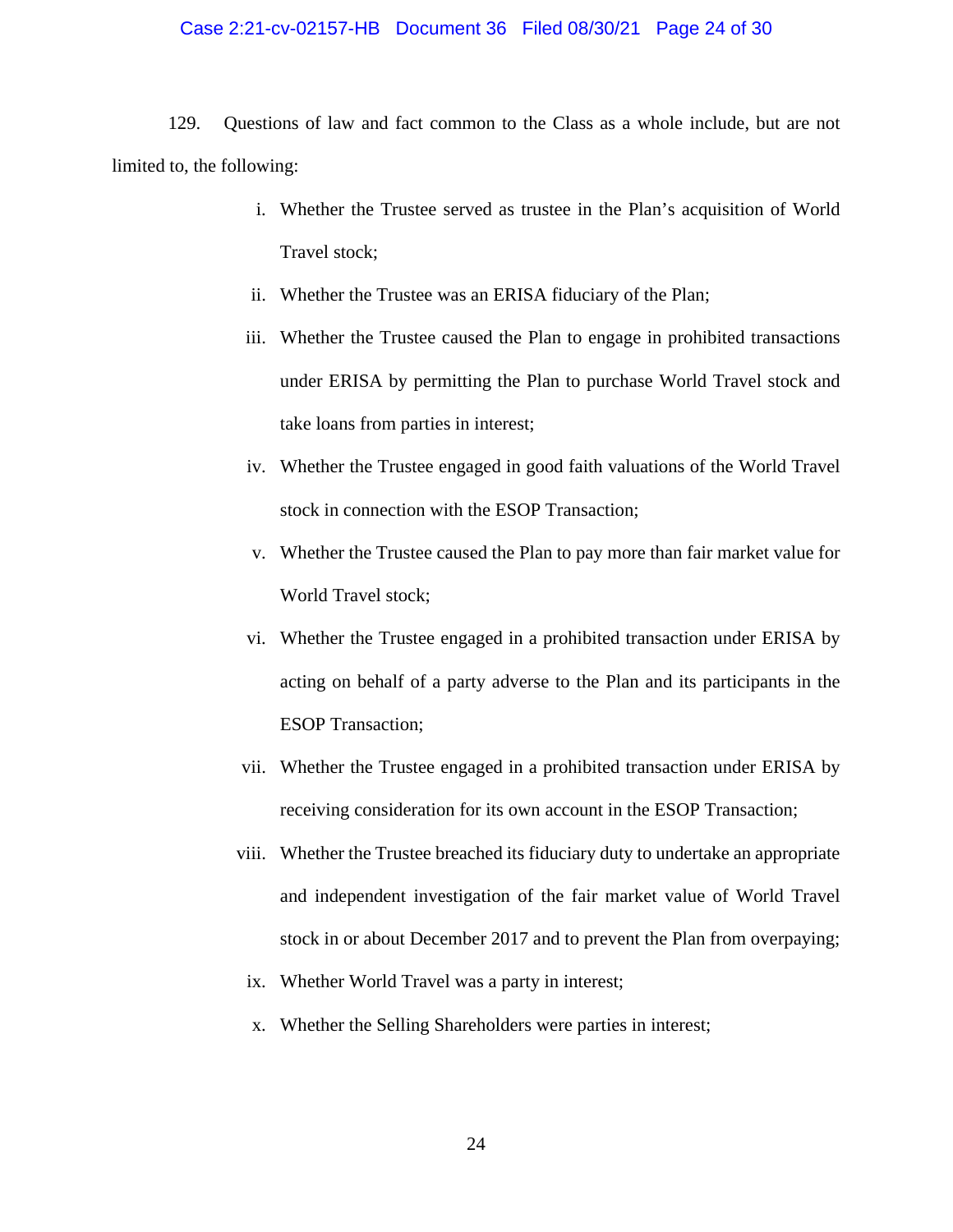- xi. Whether the Selling Shareholders, as parties in interest, participated in prohibited transactions;
- xii. Whether the Selling Shareholders were fiduciaries;
- xiii. Whether the Selling Shareholders are liable as co-fiduciaries for the fiduciary breaches by the Trustee;
- xiv. The amount of losses suffered by the Plan and its participants as a result of the Trustee's ERISA violations;
- xv. The appropriate relief for the Trustee's violations of ERISA; and
- xvi. The appropriate relief for Selling Shareholders' knowing participation in the Trustee's violations of ERISA.

130. Plaintiffs' claims are typical of those of the Class. For example, Plaintiffs, like other Plan participants in the Class, suffered a diminution in the value of their Plan accounts because the Plan paid above fair market value and took on an excessive loan for World Travel stock, resulting in them being allocated fewer shares of stock, and they continue to suffer such losses in the present because the Trustee failed to correct the overpayment by the Plan.

131. Plaintiffs will fairly and adequately represent and protect the interests of the Class. Plaintiffs have retained counsel competent and experienced in complex class actions, ERISA, and employee benefits litigation.

132. Class certification of Plaintiffs' Claims for Relief for the alleged violations of ERISA is appropriate pursuant to Fed. R. Civ. P. 23(b)(1) because the prosecution of separate actions by individual Class members would create a risk of inconsistent or varying adjudications which would establish incompatible standards of conduct for the Trustee, and/or because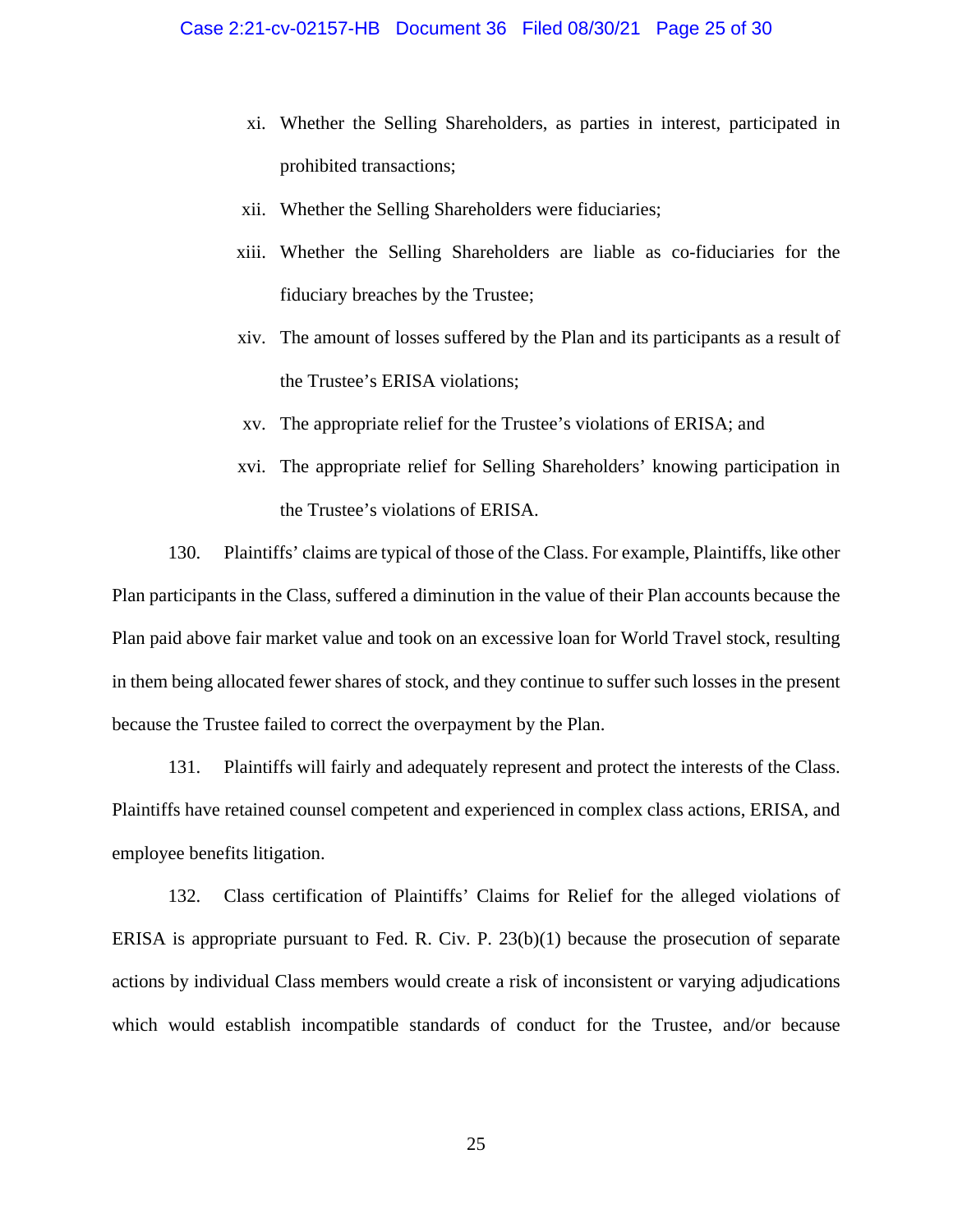### Case 2:21-cv-02157-HB Document 36 Filed 08/30/21 Page 26 of 30

adjudications with respect to individual Class members would as a practical matter be dispositive of the interests of non-party Class members.

133. In the alternative, class certification is appropriate pursuant to Fed. R. Civ. P. 23(b)(2) because Defendants have acted or refused to act on grounds generally applicable to the Class, making appropriate declaratory and injunctive relief with respect to Plaintiffs and the Class as a whole. This action challenges whether Defendants acted consistently with their fiduciary duties or otherwise violated ERISA as to the Plan as a whole. The members of the Class are entitled to declaratory and injunctive relief to remedy Defendants' fiduciary violations.

134. The names and addresses of the Class members are available from the Plan. Notice will be provided to all members of the Class to the extent required by Fed. R. Civ. P. 23.

#### **PRAYER FOR RELIEF**

Wherefore, Plaintiffs pray for judgment against Defendants and for the following relief:

- A. Declare that Defendant Trustee caused the Plan to engage in and itself engaged in prohibited transactions and thereby breached its duties under ERISA;
- B. Declare that the Selling Shareholders participated in prohibited transactions with the Plan in violation of ERISA;
- C. Declare that Defendant Trustee breached its fiduciary duties under ERISA to the Plan and the class members;
- D. Declare that the Selling Shareholders are liable as co-fiduciaries for Defendant Trustee's breaches of fiduciary duty;
- E. Order each Defendant found to have violated ERISA to jointly and severally make good to the Plan and/or to any successor trust(s) the losses resulting from the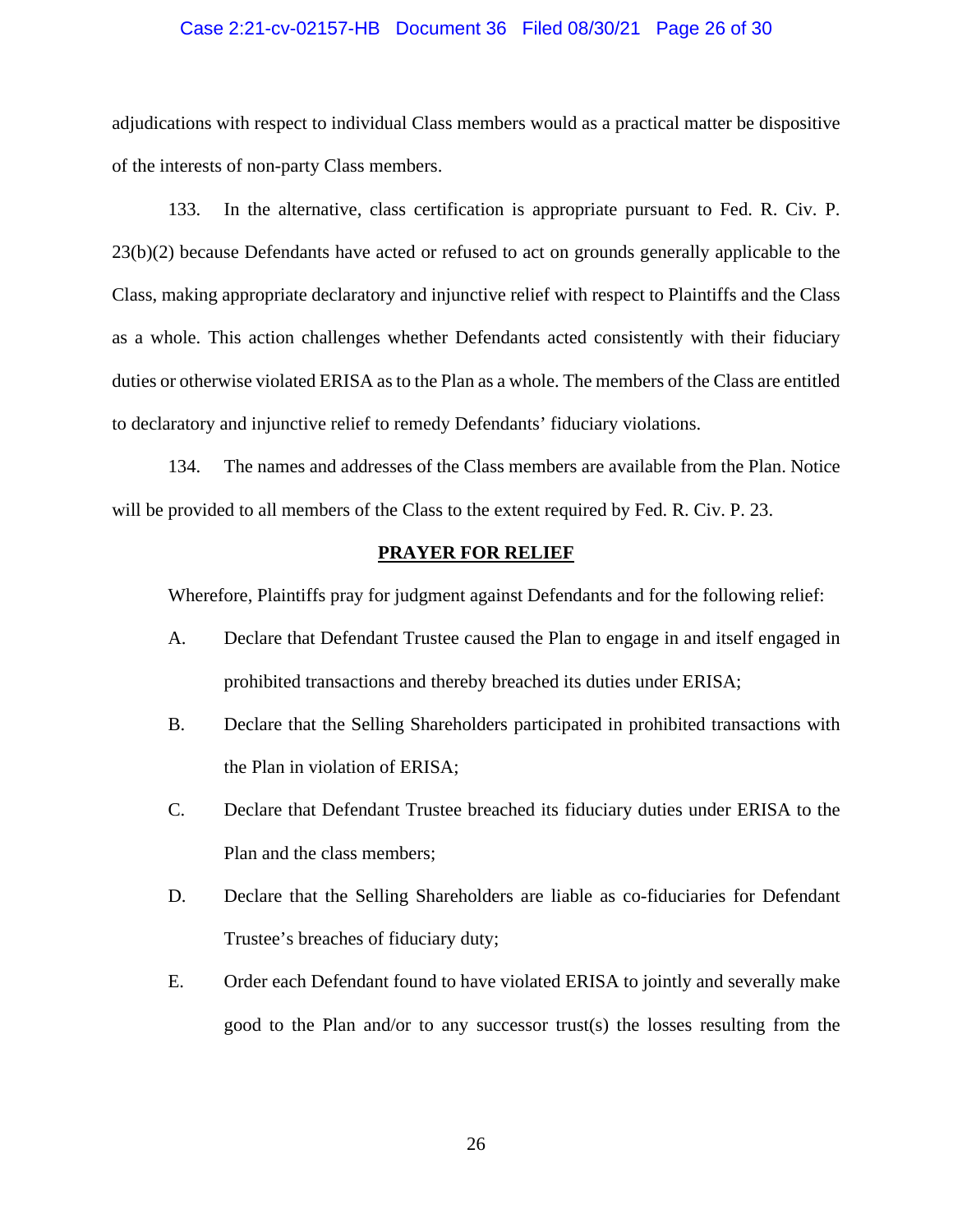### Case 2:21-cv-02157-HB Document 36 Filed 08/30/21 Page 27 of 30

breaches of ERISA and restore any profits it, he, or she has made through use of assets of the Plan;

- F. Order that Defendants provide other appropriate equitable relief to the Plan and its participants and beneficiaries, including but not limited to surcharge, providing an accounting for profits, and imposing a constructive trust and/or equitable lien on any funds wrongfully held by Defendants;
- G. Order the proceeds of any recovery for the Plan to be allocated to the accounts of the class members to make them whole for any injury that they suffered as a result of the breaches of ERISA in accordance with the Court's declaration;
- H. Order the allocation to the accounts of the class members of the additional shares of stock that would have been allocated but for the Plan's overpayment on company stock and Defendants' breaches of ERISA;
- I. Declare that the indemnification agreement between Defendant Trustee and World Travel violates ERISA § 410, 29 U.S.C. § 1110;
- J. Order Defendant Trustee to reimburse World Travel for any money paid by World Travel under any indemnification agreement between the Trustee and World Travel, plus interest;
- K. Award Plaintiffs reasonable attorneys' fees and costs of suit incurred herein pursuant to ERISA § 502(g), 29 U.S.C. § 1132(g), and/or for the benefit obtained for the common fund;
- L. Order Defendant Trustee to disgorge any fees it received in conjunction with its services as trustee for the Plan in the ESOP Transaction as well as any earnings and profits thereon;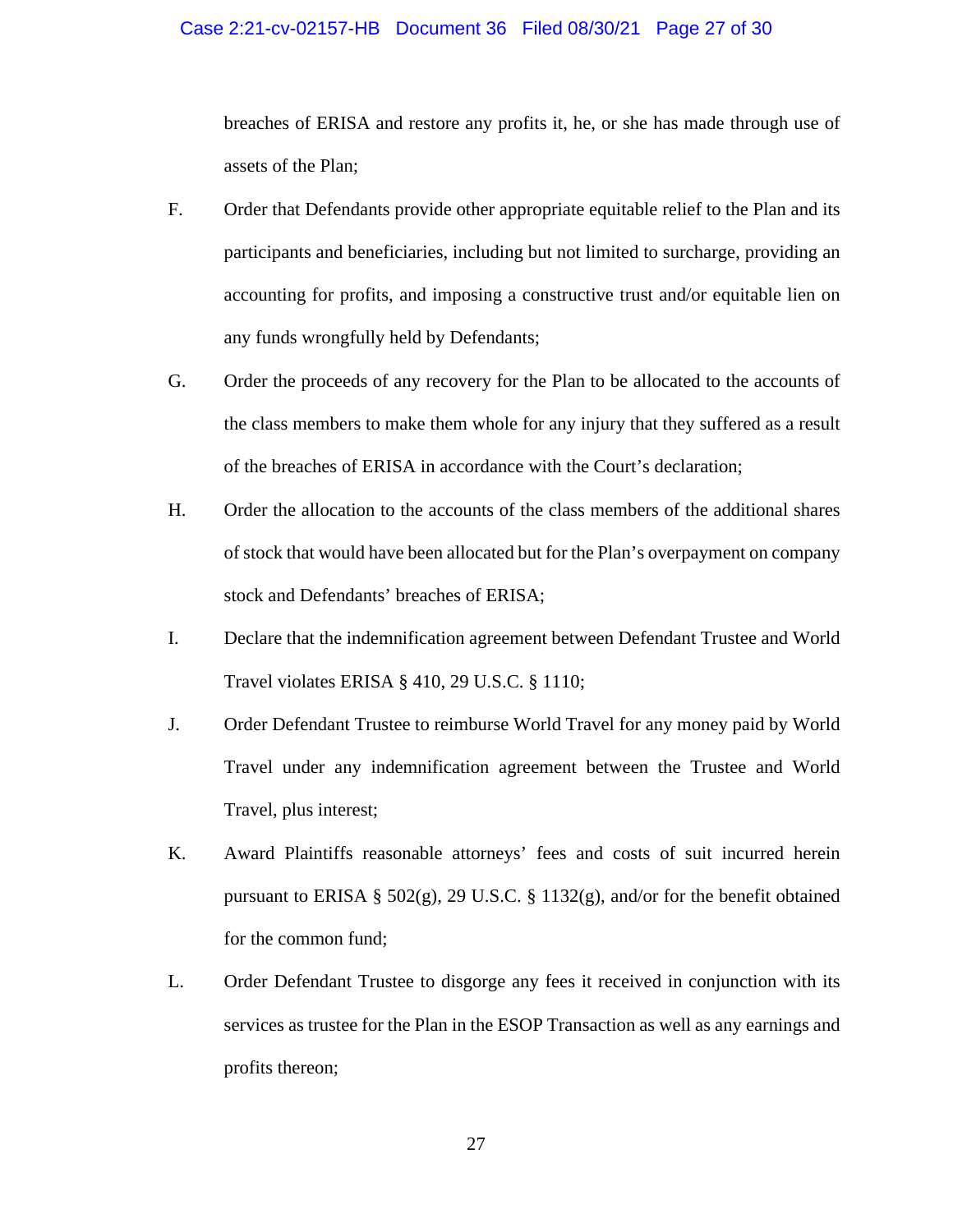- M. Enjoin Defendants from dissipating any of the proceeds they received from the Transaction held in their actual or constructive possession until the Plan participants' rights can be adjudicated;
- N. Enjoin Defendants from transferring or disposing of any of the proceeds they received from the Transaction to any person or entity, which would prejudice, frustrate, or impair the Plan participants' ability to recover the same;
- O. Order Defendants to pay prejudgment and post-judgment interest;
- P. Certify this action as a class action pursuant to Fed. R. Civ. P. 23, certify the named Plaintiffs as class representatives and their counsel as class counsel; and
- Q. Award such other and further relief as the Court deems equitable and just.

Dated: August 30, 2021 Respectfully submitted,

*/s/ Gregory Y. Porter* 

# **BAILEY & GLASSER LLP**

Gregory Y. Porter (*pro hac vice*) Ryan T. Jenny (*pro hac vice*) 1055 Thomas Jefferson Street, NW Suite 540 Washington, DC 20007 Telephone: (202) 463-2101 Facsimile: (202) 463-2103 gporter@baileyglasser.com rjenny@baileyglasser.com

Patricia Mulvoy Kipnis (PA Bar No. 91470) 923 Haddonfield Road Suite 300 Cherry Hill, NJ 08002 Telephone: (856) 324-8219 Facsimile: (304) 342-1110 pkipnis@baileyglasser.com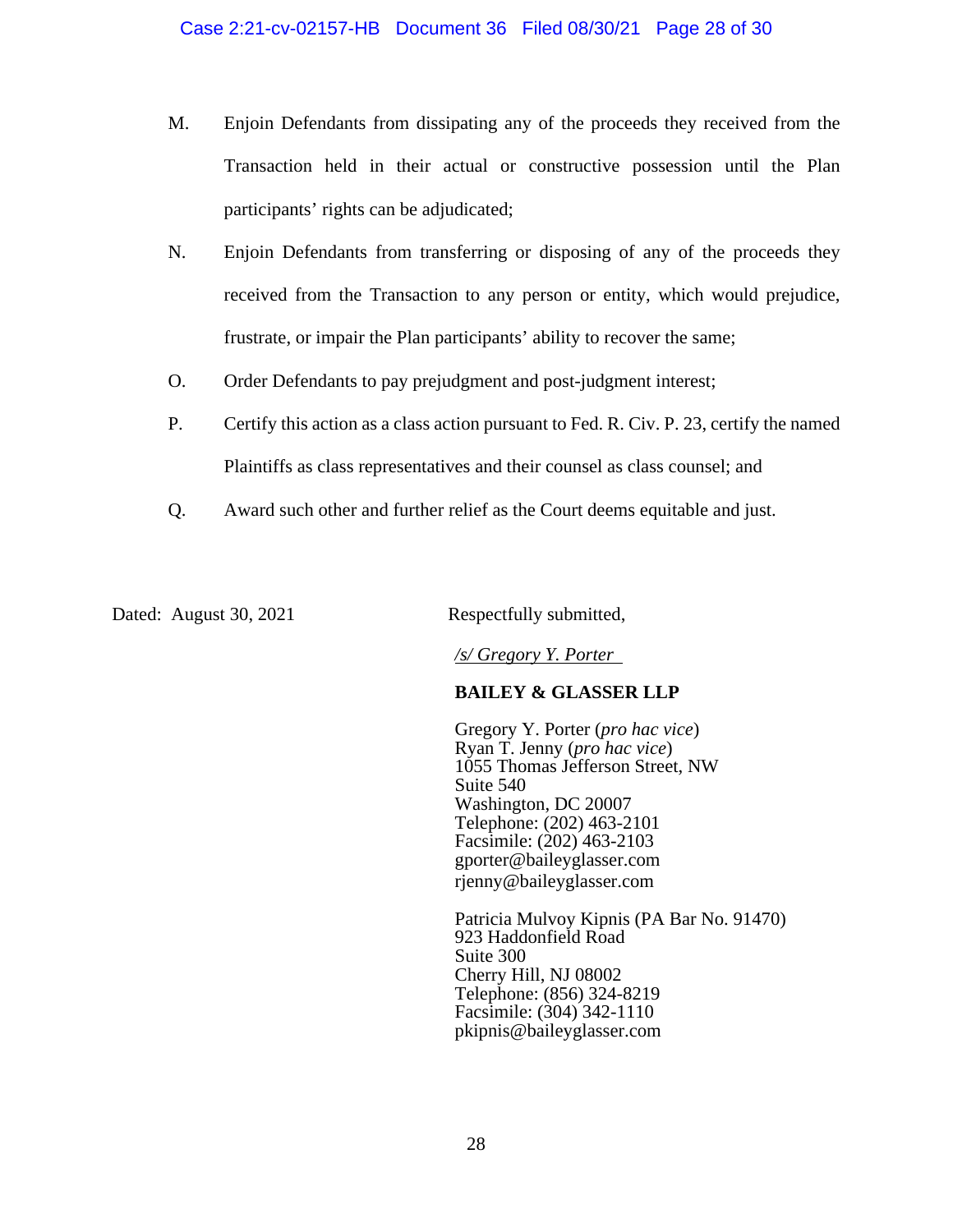## **COHEN MILSTEIN SELLERS & TOLL PLLC**

Michelle C. Yau (admission *pro hac vice* pending) Mary J. Bortscheller (admission *pro hac vice* pending) Daniel R. Sutter (admission *pro hac vice* pending) 1100 New York Ave. NW, Fifth Floor Washington, DC 20005  $(202)$  408-4600 myau@cohenmilstein.com mbortscheller@cohenmilstein.com dsutter@cohenmilstein.com

*Attorneys for Plaintiffs*